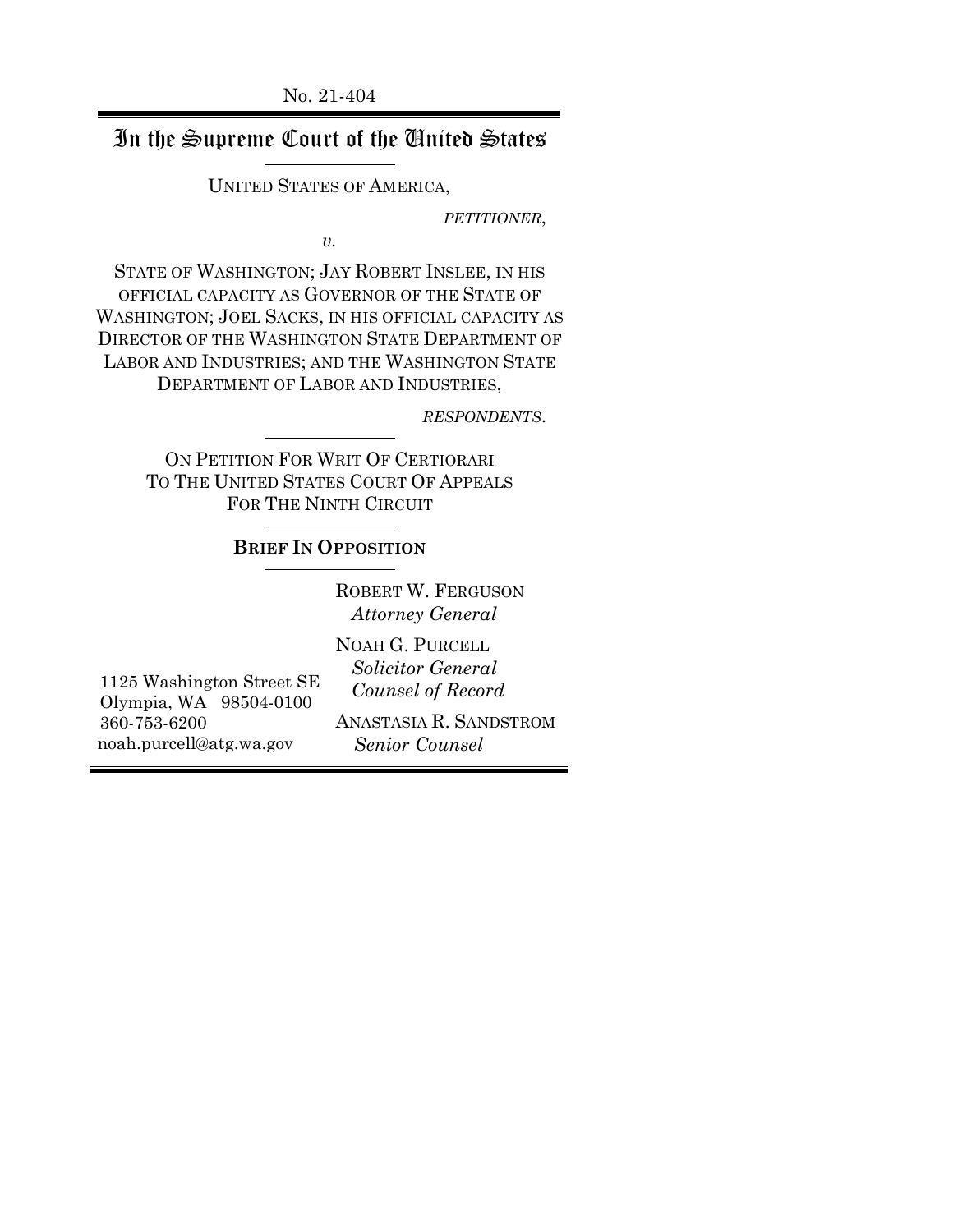#### **QUESTION PRESENTED**

40 U.S.C. § 3172(a) allows States to regulate workers' compensation on federal land "in the same way and to the same extent as if the premises were under the exclusive jurisdiction of the State[.]" For decades, courts have interpreted this text to mean that States can regulate workers' compensation on federal land as if the land belonged to the State. On State land, States can apply different laws, rules, and premiums to different employers based on the dangers of their work and their history of employee injuries. Such rules apply to employers on State land even if they contract with the federal government.

Washington State has long tailored its workers' compensation laws to the dangers faced by particular employees, including by adopting statutes specifically to protect firefighters and others facing special hazards. In 2018, Washington enacted a similar statute tailored to the special dangers faced by private employees at the Hanford nuclear site. Hanford is a uniquely dangerous workplace, filled with radioactive and toxic chemicals, and private contractors operating there have routinely failed to provide employees with protective equipment and to monitor their exposures to toxic substances.

The question presented is:

Does 40 U.S.C. § 3172 authorize Washington to apply a workers' compensation law tailored to the unique hazards faced by private employees at the Hanford nuclear reservation in the same way that Washington can address hazards of particular jobsites and employers on State land?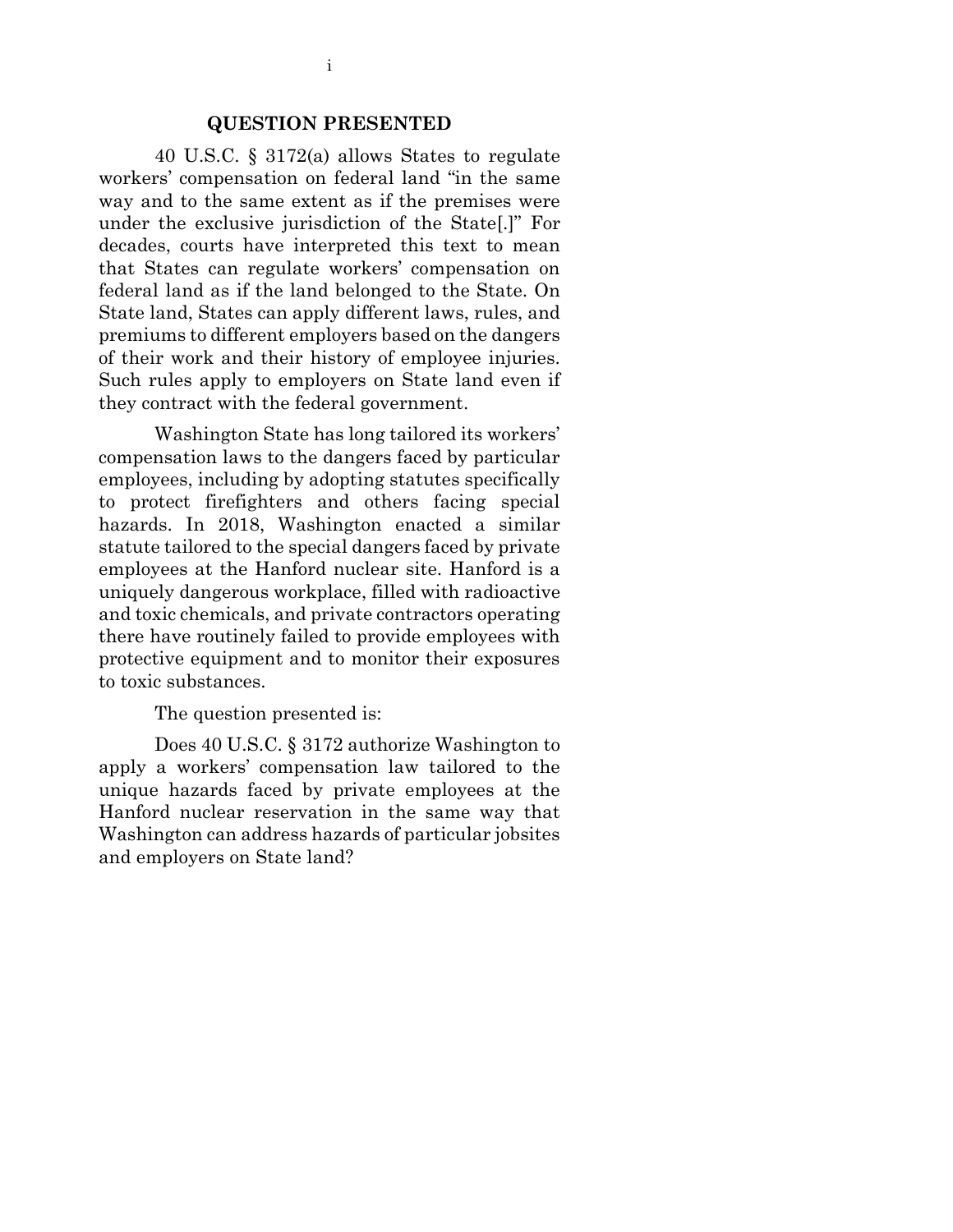## **TABLE OF CONTENTS**

| А. | The Hanford Nuclear Cleanup Site<br>Poses Special Dangers to Workers 3                                                                |
|----|---------------------------------------------------------------------------------------------------------------------------------------|
| В. | Washington's Industrial Insurance<br>System Is Tailored to Address the<br>Risks of Specific Industries and                            |
| C. | Through Statutes and Contracts, the<br>Federal Government Has Authorized<br>Washington to Cover Hanford<br>Workers Under Its Workers' |
| D. | Workers' Compensation Claim Numbers<br>and Costs at Hanford Have Been Modest                                                          |
| Е. | The District Court and Ninth Circuit<br>Ruled That Congress Waived Immunity  16                                                       |
|    | REASONS TO DENY REVIEW 18                                                                                                             |
| A. | The Decision Below Creates No<br>Conflict with Decisions of this Court                                                                |
| В. | The Decision Below Properly                                                                                                           |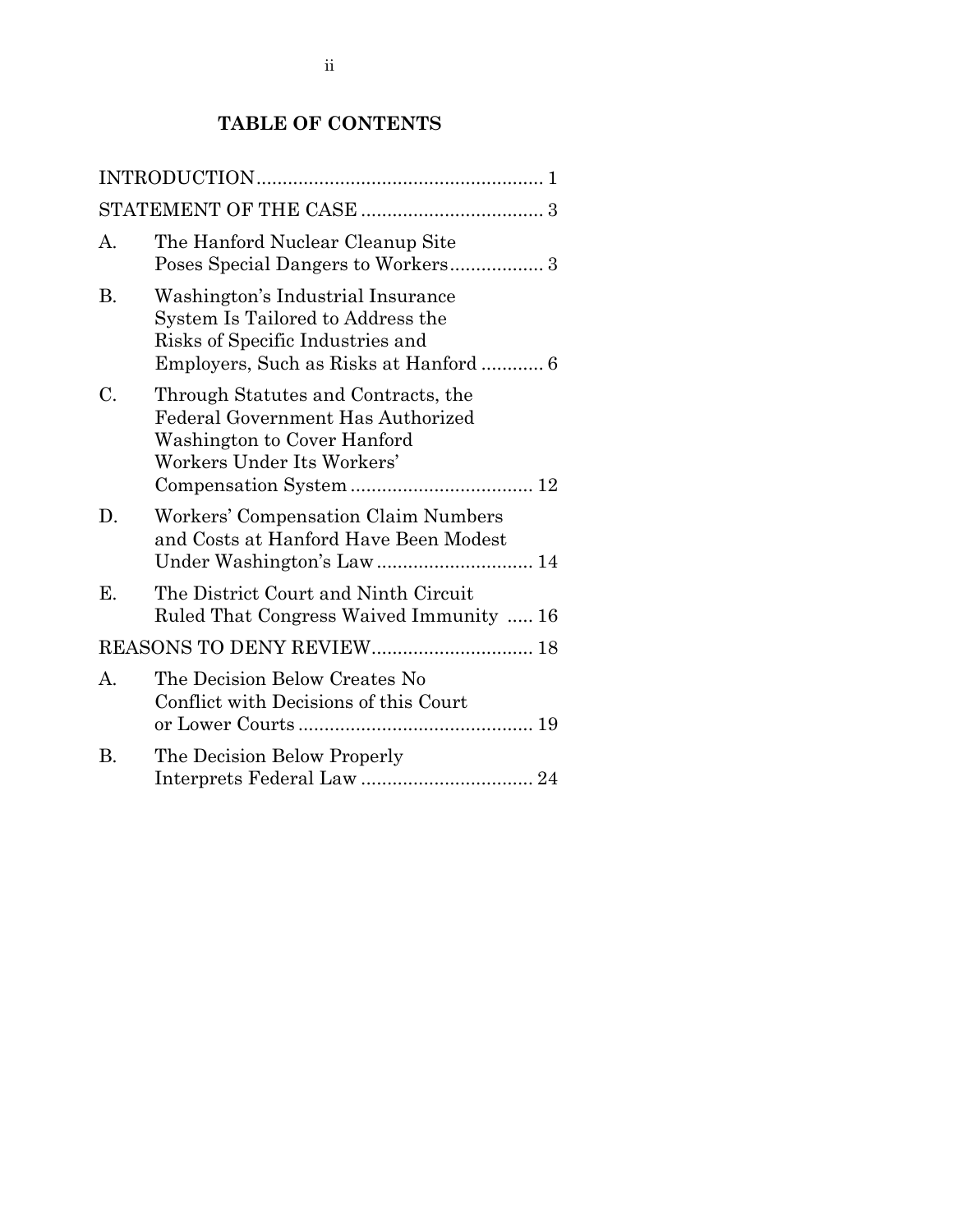| $C_{\cdot}$ | The Decision Below Will Have No Impact |  |
|-------------|----------------------------------------|--|
|             | Beyond this Case and Will Not          |  |
|             | Interfere with Federal Prerogatives 32 |  |
|             |                                        |  |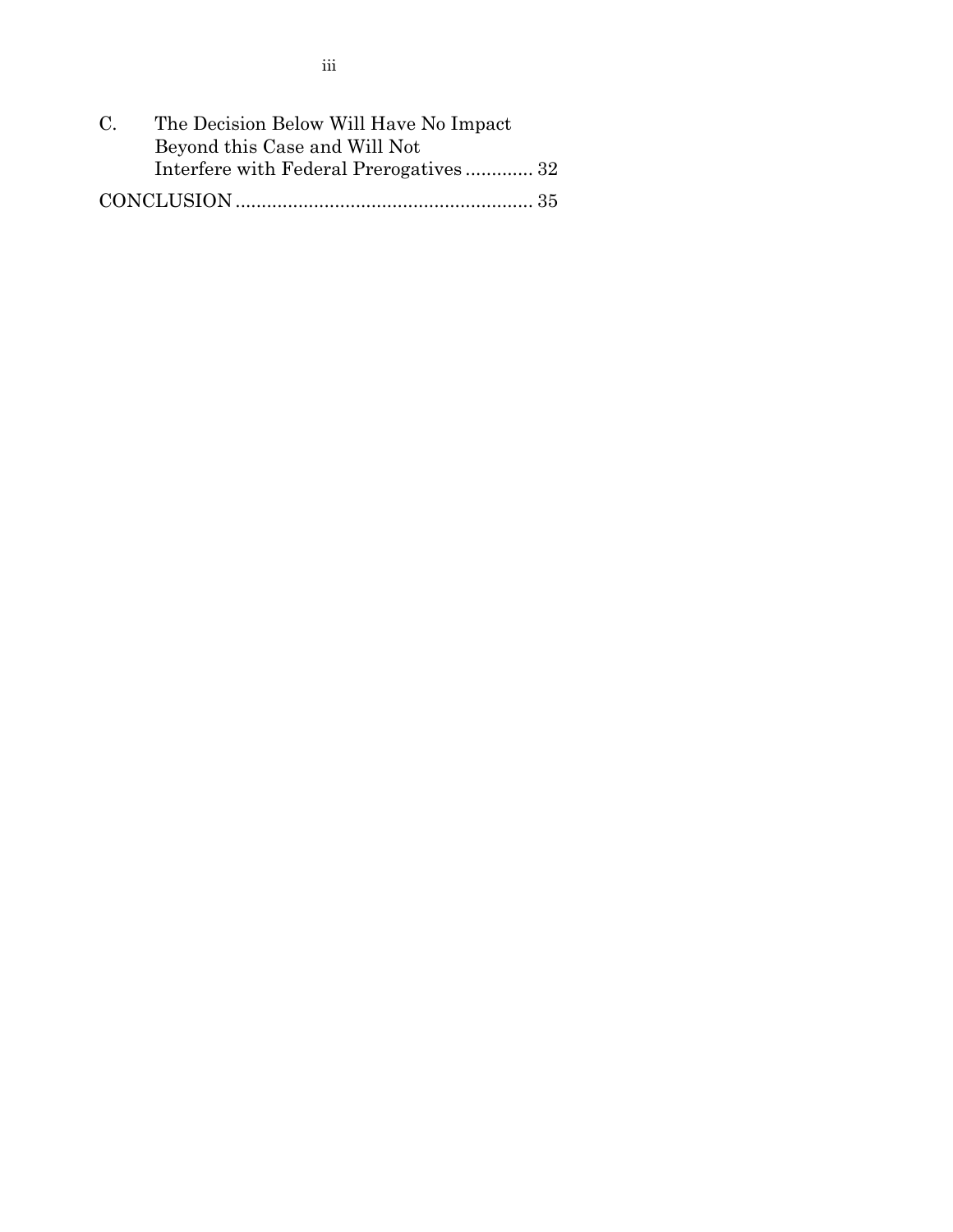## **TABLE OF AUTHORITIES**

### **Cases**

| Capetola v. Barclay White Co.<br>139 F.2d 556 (3d Cir. 1943) 13, 17, 23, 28  |
|------------------------------------------------------------------------------|
| City of Frederick v. Shankle                                                 |
| Cohens v. Virginia                                                           |
| $Cyr$ v. Dep't of Lab. & Indus.<br>47 Wash. 2d 92, 286 P.2d 1038 (1955) 9    |
| Dawson v. Steager                                                            |
| Dennis v. Dep't of Lab. & Indus.<br>109 Wash. 2d 467, 745 P.2d 1295 (1987) 8 |
| Fares v. Barr                                                                |
| Goodyear Atomic Corp. v. Miller                                              |
| Harry v. Buse Timber & Sales, Inc.<br>166 Wash. 2d 1, 201 P.3d 1011 (2009) 7 |
| Linnell v. City of St. Louis Park                                            |
| McCulloch v. Maryland                                                        |
| Mountain Timber Co. v. Washington                                            |
| Murray v. Joe Gerrick & Co.                                                  |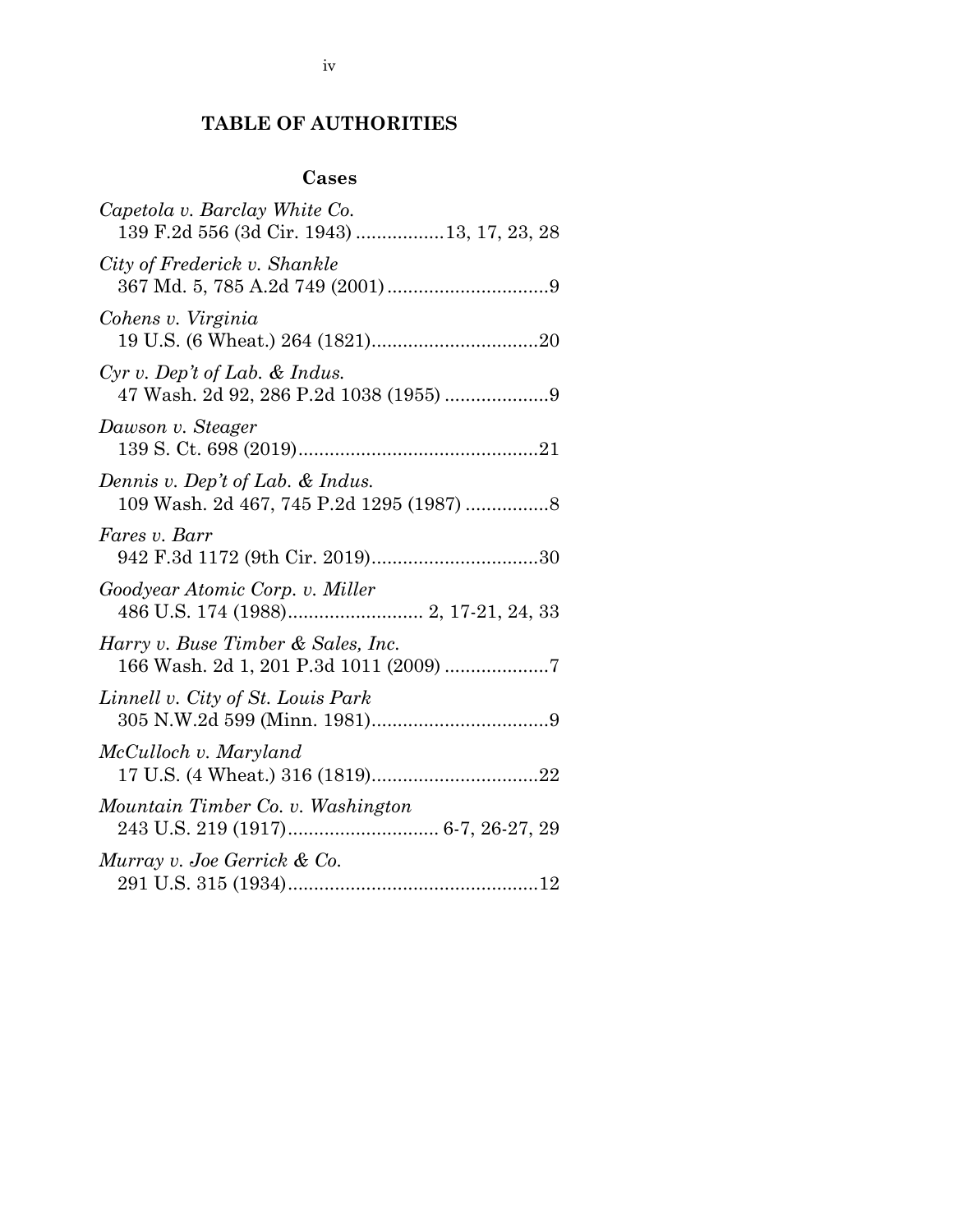| North Dakota v. United States                                                 |
|-------------------------------------------------------------------------------|
| Peak v. Small Bus. Admin.<br>660 F.2d 375 (8th Cir. 1981)13, 17, 23, 27       |
| Roelofs v. United States                                                      |
| Silkwood v. Kerr-McGee Corp.                                                  |
| Sosa v. Alvarez-Machain,                                                      |
| South Carolina v. Baker                                                       |
| Sperbeck v. Dep't of Indus., Lab. & Human Rels.                               |
| Travelers Ins. Co. v. Cardillo<br>141 F.2d 362 (D.C. Cir. 1944)13, 17, 23, 28 |
| Travis v. Reno                                                                |
| United States v. County of Fresno                                             |
| United States v. Lewis County, Wash.                                          |
| United States v. New Mexico                                                   |
| Washington v. United States                                                   |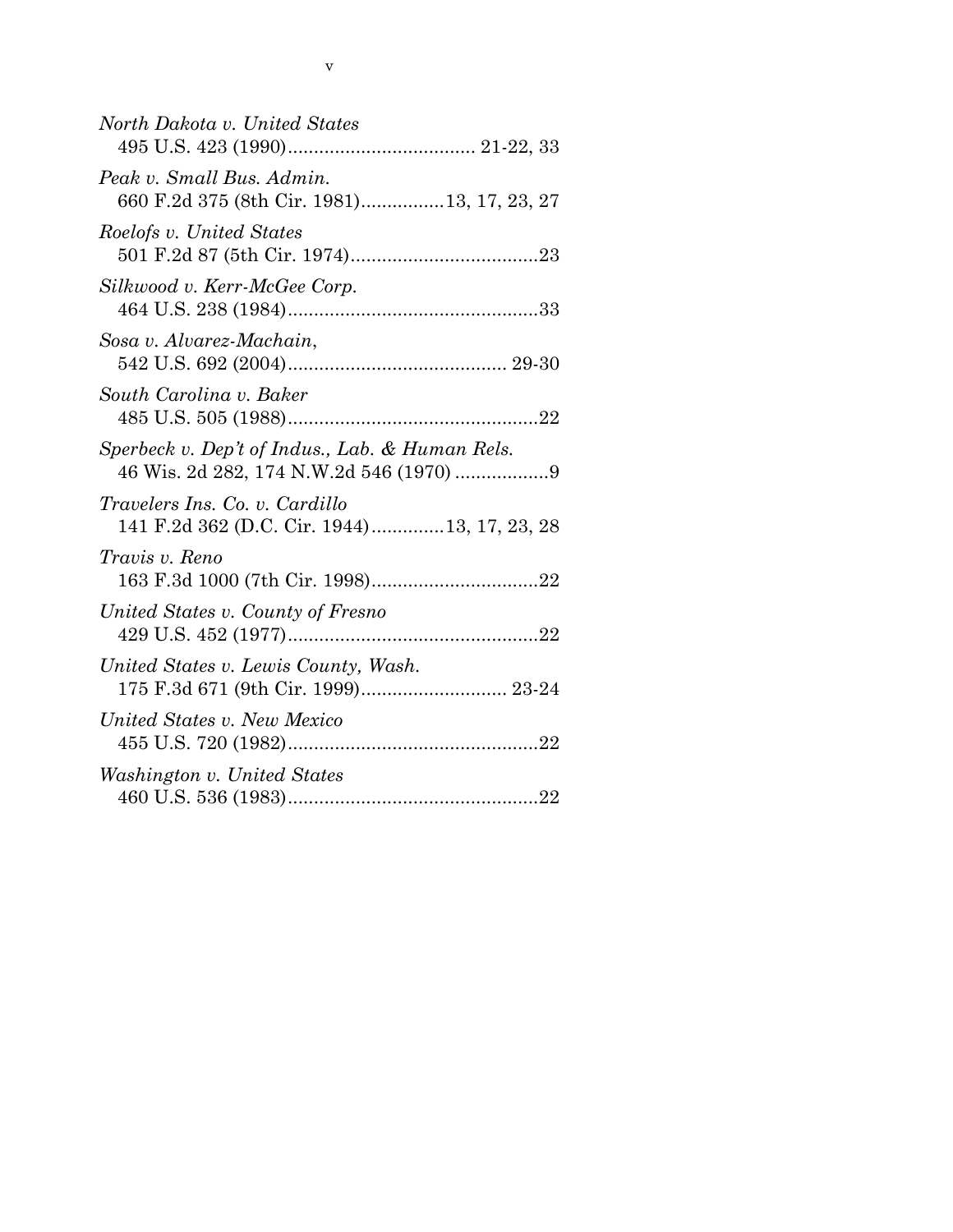# **Rules**

|--|--|--|

## **Statutes**

| Former 40 U.S.C. § 290<br>(recodified as 40 U.S.C. § 3172)12                      |  |
|-----------------------------------------------------------------------------------|--|
|                                                                                   |  |
|                                                                                   |  |
|                                                                                   |  |
| Clean Air Act, 42 U.S.C. §§ 7401 to 751530                                        |  |
|                                                                                   |  |
| Comprehensive Environmental Response,<br>Compensation, and Liability Act (CERCLA) |  |
|                                                                                   |  |
|                                                                                   |  |
|                                                                                   |  |
|                                                                                   |  |
| 1937 Wash. Sess. Laws 525 (ch. 147, § 1)13                                        |  |
|                                                                                   |  |
| 2018 Wash. Sess. Laws 226 (ch. 9, § 1) 11, 14                                     |  |
| 2018 Wash. Sess. Laws 1573 (ch. 264) 10                                           |  |
| 2021 Wash. Sess. Laws 1944 (ch. 251) 10                                           |  |
| 2021 Wash. Sess. Laws 1955 (ch. 252) 10                                           |  |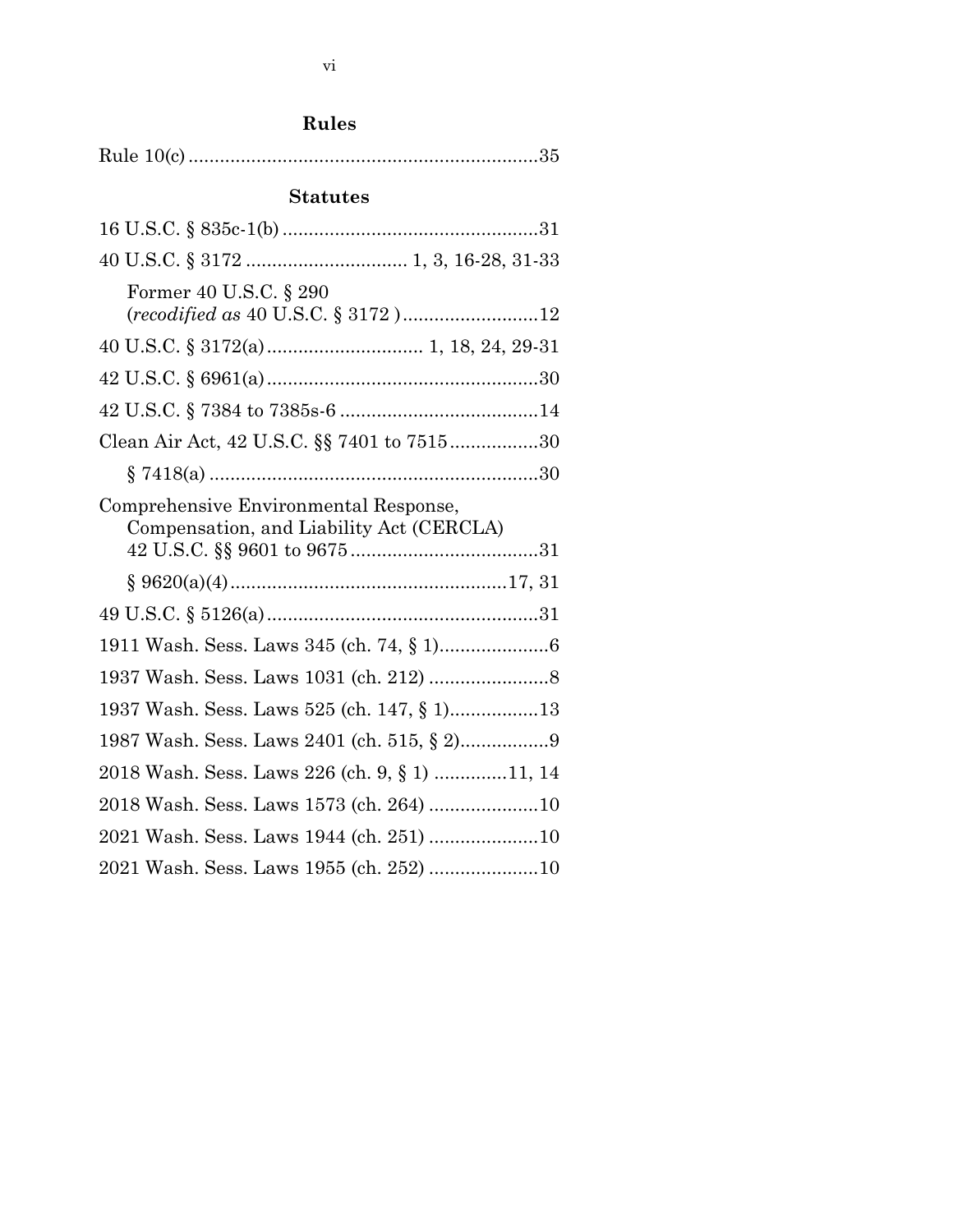| Wash. Rev. Code § 51.32.187(2)(a)11                                                                   |  |
|-------------------------------------------------------------------------------------------------------|--|
| 2018 Wash. Sess. Laws 226 (ch. 9, § 1)11, 14                                                          |  |
| Substitute H.B. 1723, 65th Leg.,<br>Reg. Sess. (Wash. 2018)  10-11, 15-17, 20,<br>24-25, 28-29, 32-34 |  |
|                                                                                                       |  |
|                                                                                                       |  |
|                                                                                                       |  |
|                                                                                                       |  |
|                                                                                                       |  |
|                                                                                                       |  |
|                                                                                                       |  |
|                                                                                                       |  |
|                                                                                                       |  |
|                                                                                                       |  |
|                                                                                                       |  |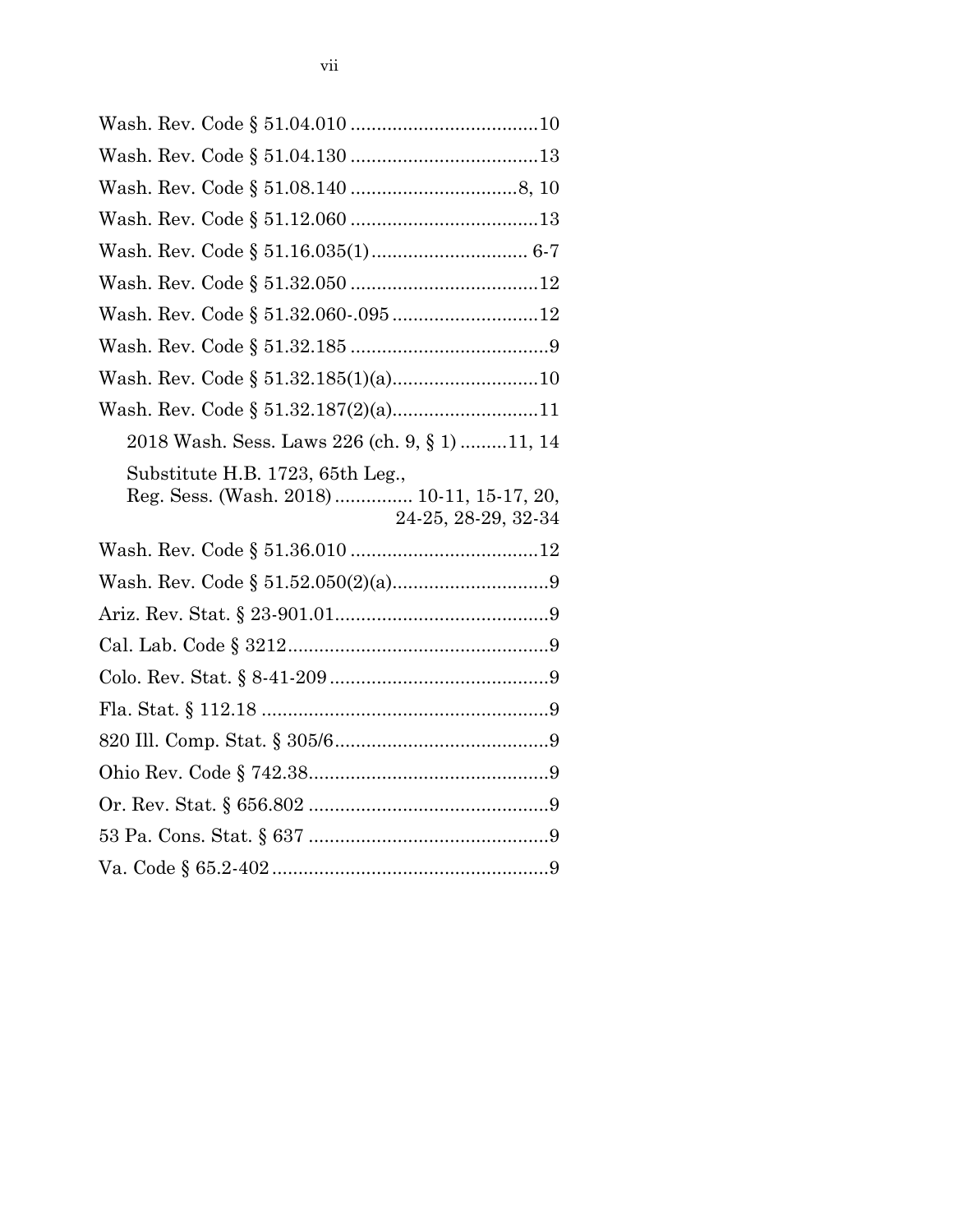## **Regulations**

| Wash. Admin. Code § 296-17-310116, 7         |  |
|----------------------------------------------|--|
|                                              |  |
|                                              |  |
| Wash. Admin. Code §§ 296-17A-0101 to -7400 7 |  |
|                                              |  |
|                                              |  |
|                                              |  |
|                                              |  |

## **Other Authorities**

| S. Rep. No. 2294, 74th Cong., 2d Sess. (1936) 12-13                                                                                                                                                           |  |
|---------------------------------------------------------------------------------------------------------------------------------------------------------------------------------------------------------------|--|
| 4 Arthur Larson et al.,<br>Larson's Workers' Compensation Law (2021) 9                                                                                                                                        |  |
| Merriam-Webster.com, https://www.merriam-                                                                                                                                                                     |  |
| Associated Press,<br>Washington state to boost workers' comp<br>rates for Amazon (Dec. 2, 2020),<br>https://apnews.com/article/workers-<br>compensation-washington-017a509e                                   |  |
| Dep't of Labor, Total Benefits Paid by Facility,<br>Cumulative EEOICPA Compensation and<br>Medical Paid—Hanford (June 30, 2020),<br>https://www.dol.gov/owcp/energy/regs/<br>compliance/charts/hanford.htm 14 |  |
|                                                                                                                                                                                                               |  |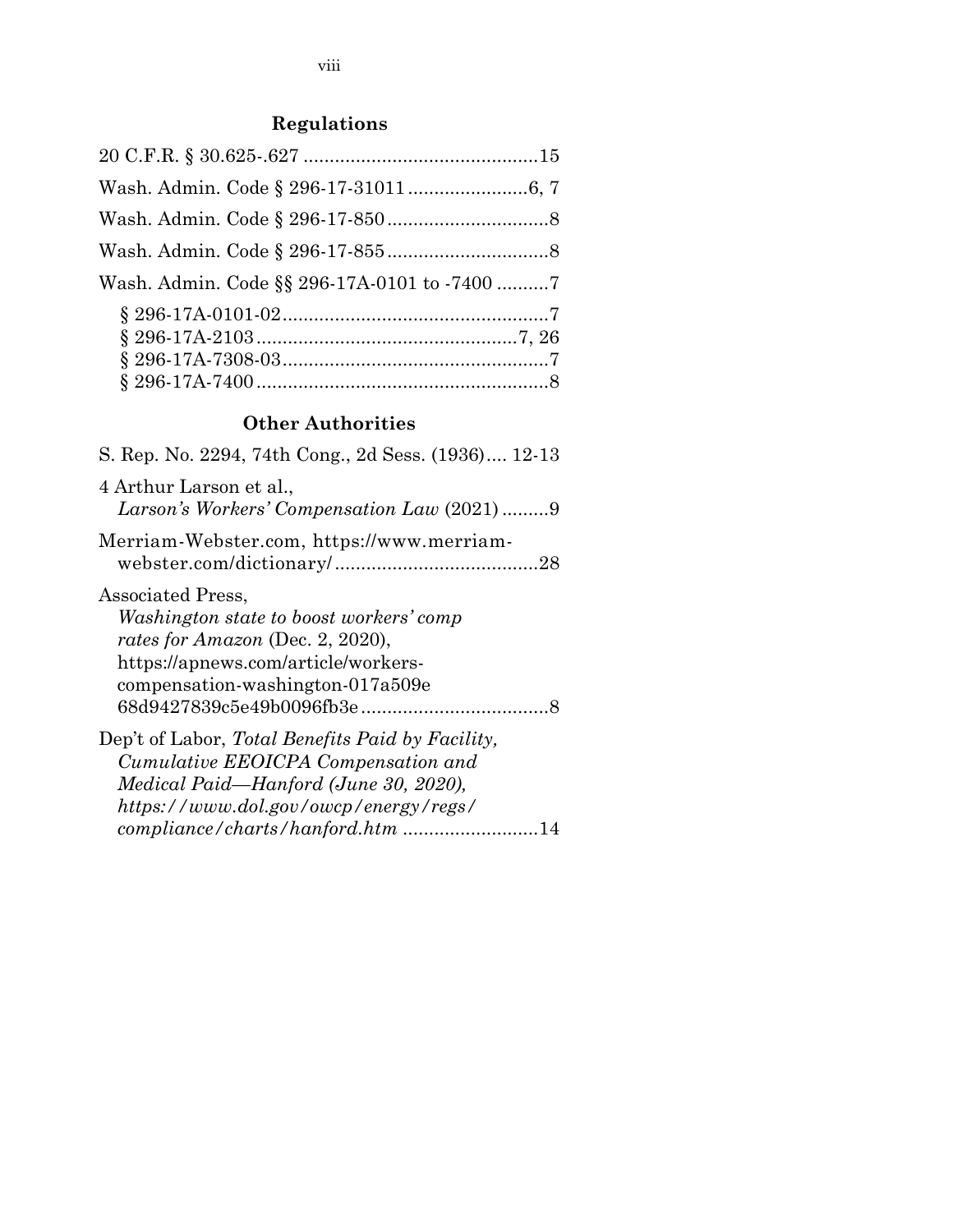*Hanford–Department of Energy (DOE) Data* (Nov. 2021), https://lni.wa.gov/insurance/ \_docs/Hanford-DOE%20Data.pdf....................15, 34

Letter from Doug S. Shoop, Manager, Dep't of Energy (Richland WA), to David R. Einan, Manager, EPA (Richland WA) & Alexandra K. Smith, Nuclear Waste Program Manager, Dep't of Ecology (Richland WA) (Jan. 31, 2019), https://www.hanford.gov/files.cfm/2019\_ Hanford\_Lifecycle\_Report\_w-Transmit tal\_Letter.pdf (contains attachment: *2019 Hanford Lifecycle Scope, Schedule and Cost Report* .....14, 35

Susannah Frame,

*Contamination events force project shut down at Hanford nuclear site*, KING-TV (May 16, 2019 8:26 PM), https://www.king5.com/article/news/ investigations/contamination-eventsforce-project-shut-down-at-hanfordnuclear-site/281-31e25448-4b84- 4a42-a068-ad8be72b1b92 ..................................5, 27

U.S. Dep't of Energy, Savannah River Nat'l Lab'y, *Hanford Tank Vapor Assessment Report* (Oct. 30, 2014), https://srnl.doe.gov/ documents/Hanford\_TVAT\_Report\_2014- 10-30-FINAL.pdf.....................................................5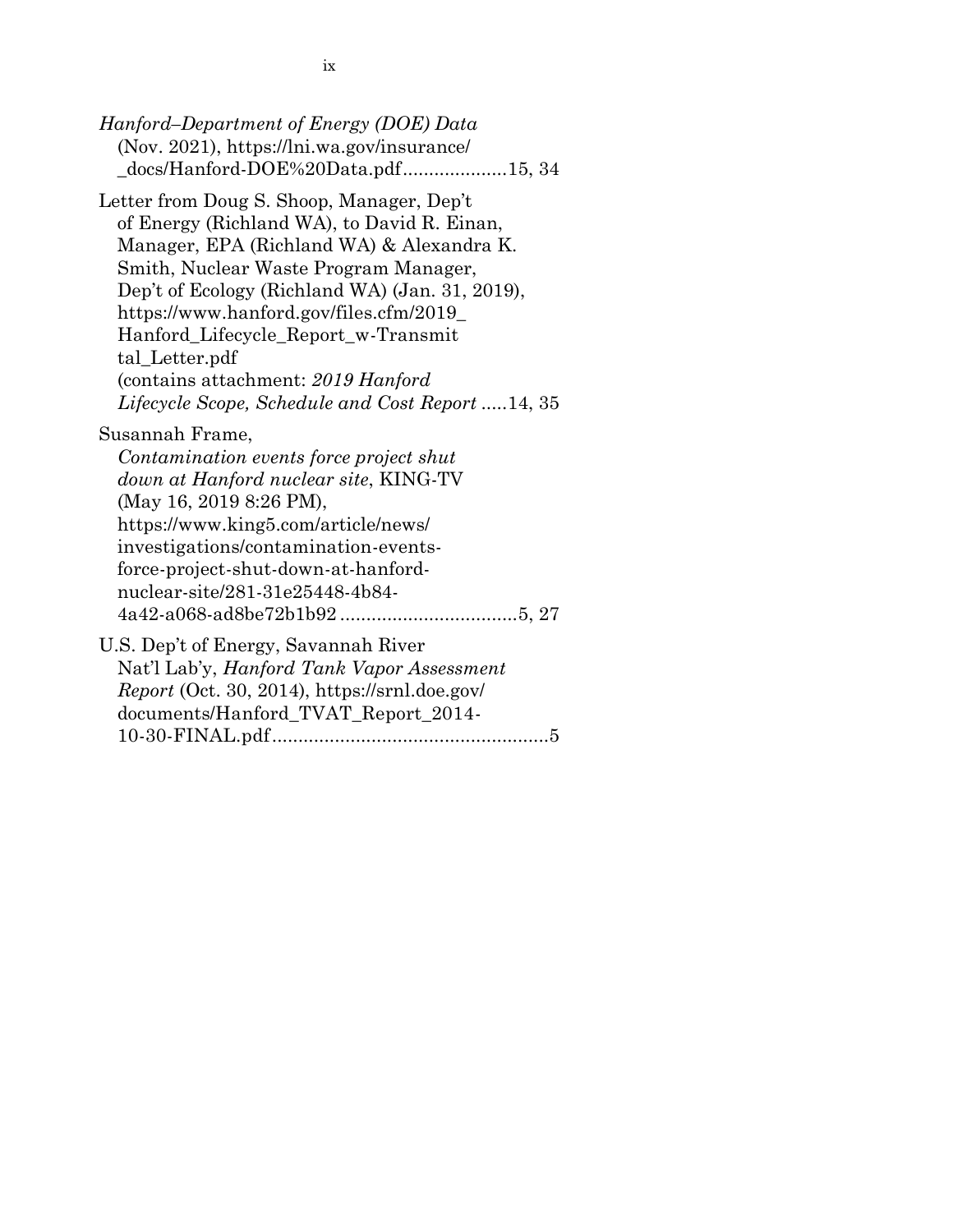#### **INTRODUCTION**

The petition for certiorari in this case seeks nothing more than factbound error correction where there is no error. The decision below creates no conflict with decisions of this Court or other courts, correctly interprets federal law, will have no impact beyond this case, and will impose negligible costs on the United States. The Court should deny certiorari.

The Hanford nuclear reservation is a uniquely dangerous workplace, teeming with radioactive and chemical hazards. Private companies are cleaning up the site, under contracts with the federal government. Those companies have routinely failed to protect their employees from hazards or even track employee exposures to hazardous substances. For that reason, their employees often fall ill and are unable to prove the cause of their illnesses. Washington responded by amending its workers' compensation laws to help workers at Hanford get benefits, just as the State has done for firefighters, police, and healthcare workers.

The district court and court of appeals upheld Washington's law. Under 40 U.S.C. § 3172(a), States can impose workers' compensation rules on federal land "in the same way and to the same extent as if the premises were under the exclusive jurisdiction of the State[.]" It is undisputed that for areas "under the exclusive jurisdiction of the State," the State can adopt different rules for different employers and workplaces based on the dangers of their work or their safety records, as the State has done here. The court of appeals therefore concluded, after carefully reviewing § 3172's text and this Court's precedent, that § 3172 waived immunity as to Washington's law.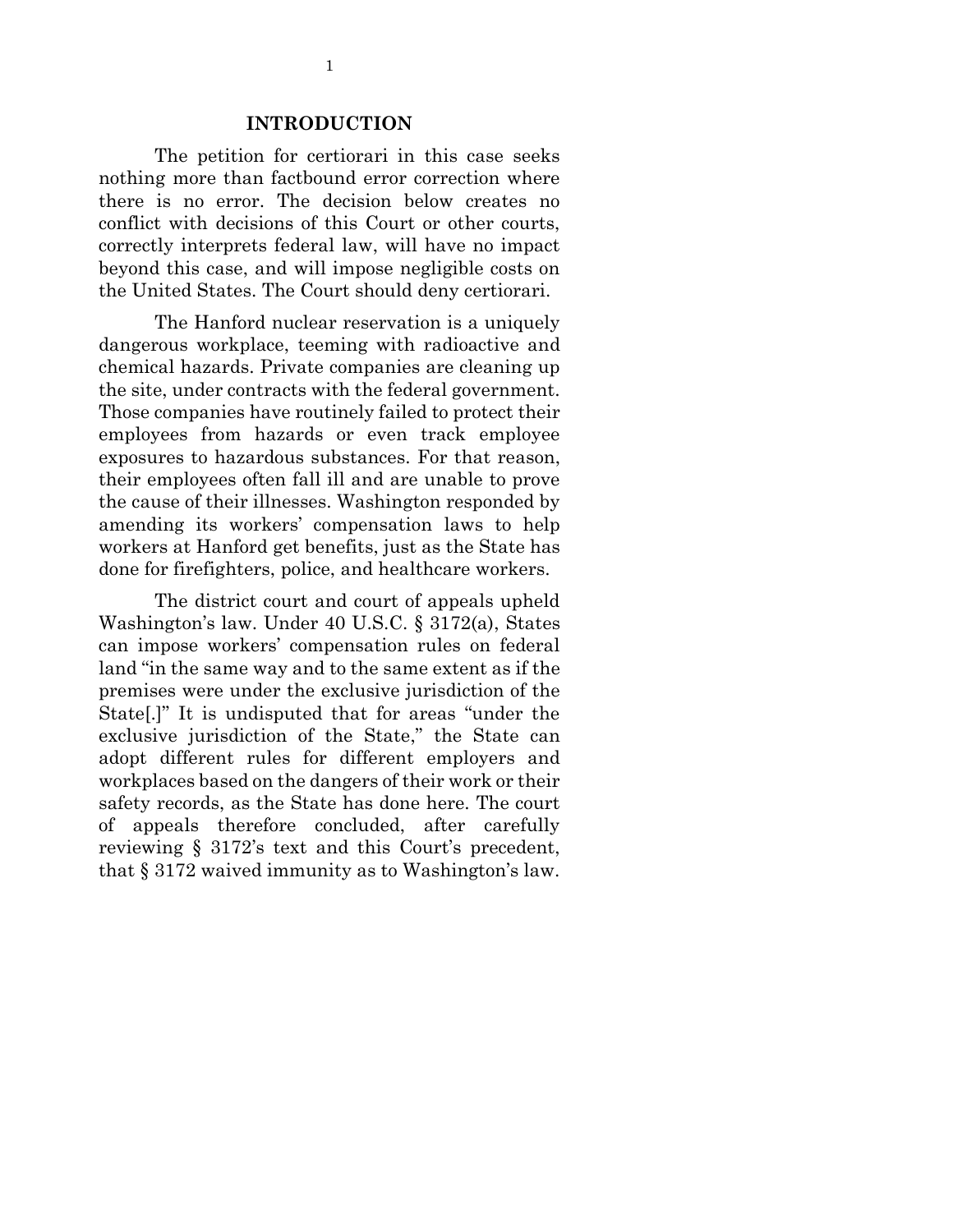Unhappy with this outcome, the federal government asks this Court to reverse, but its petition meets none of this Court's criteria for granting cert.

The petition asserts no disagreement among lower courts about how to interpret § 3172, and there is none. Rather, for decades federal courts of appeals have uniformly interpreted the waiver broadly.

The petition claims a conflict with *Goodyear Atomic Corp. v. Miller*, 486 U.S. 174 (1988), but it bases that claim entirely on a single, inapposite sentence ripped out of context. In reality, that decision emphasized that § 3172 "places no express limitation on the type of workers' compensation scheme that is authorized," *id.* at 183, and it did not involve (much less prohibit) a law like this one, which addresses unique hazards at a federal worksite.

Unable to show a conflict, the petition focuses on arguing that the lower court misinterpreted § 3172, but that is both incorrect and no basis for certiorari. As the appeals court held, the federal government's reading of § 3172 ignores key language: States may regulate on federal land "*as if* the premises were under the exclusive jurisdiction of the State[.]" (Emphasis added.) Other waivers of federal immunity use narrower language to specify that States can only impose rules on federal land that apply elsewhere. The lower courts gave effect to this language difference; the petition does not. There is no question that on non-federal land, Washington can adopt special rules or laws for employers based on their unique hazards and safety records, and it can do so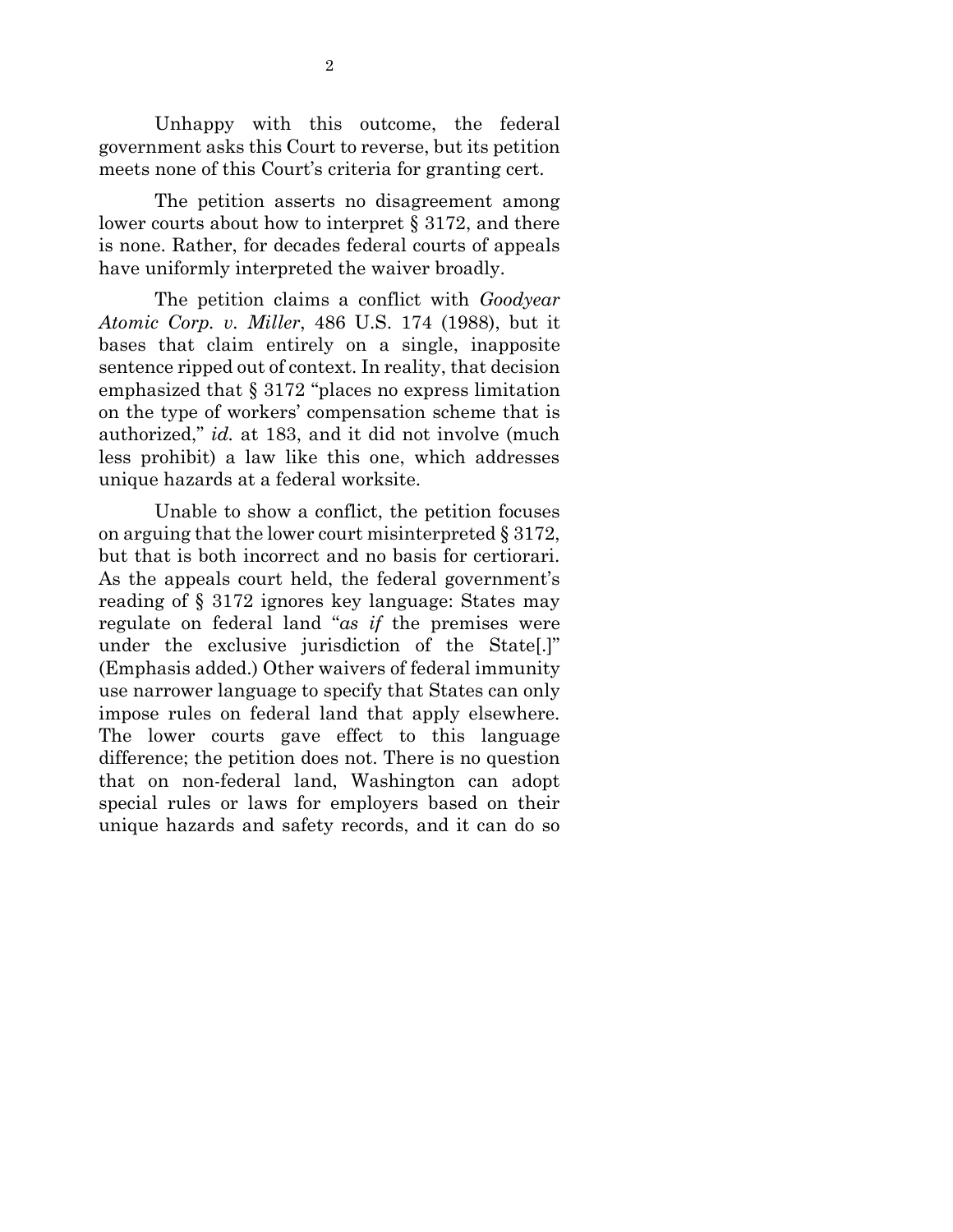even if those employers contract with the federal government (as many do, like Boeing or Amazon). Section 3172 gives the State the same authority to adopt rules tailored to the special hazards and safety records of employers on federal land, as the State has done here.

Finally, the petition urges the Court to grant review because of the alleged implications of the lower court's opinion, but the decision will have no impact beyond this case. Hanford is a uniquely dangerous worksite and employers there have particularly bad safety records; the petition offers no evidence of a similar location or of any other law like this one. The petition's claims of financial harm are also overblown. Since the law took effect, workers' compensation claims at Hanford have actually *declined*, and there has been no meaningful increase in costs to the federal government. Moreover, unlike in most immunity cases, the federal government has not argued that Washington's law interferes with any federal objective or is otherwise preempted. In short, the only harm alleged here is financial, and even that is minimal.

Because this case meets none of the Court's criteria for certiorari, the Court should deny review.

## **STATEMENT OF THE CASE**

### **A. The Hanford Nuclear Cleanup Site Poses Special Dangers to Workers**

The Hanford nuclear production complex was used for decades to manufacture plutonium. CA9.SER.454. It has stopped production, but the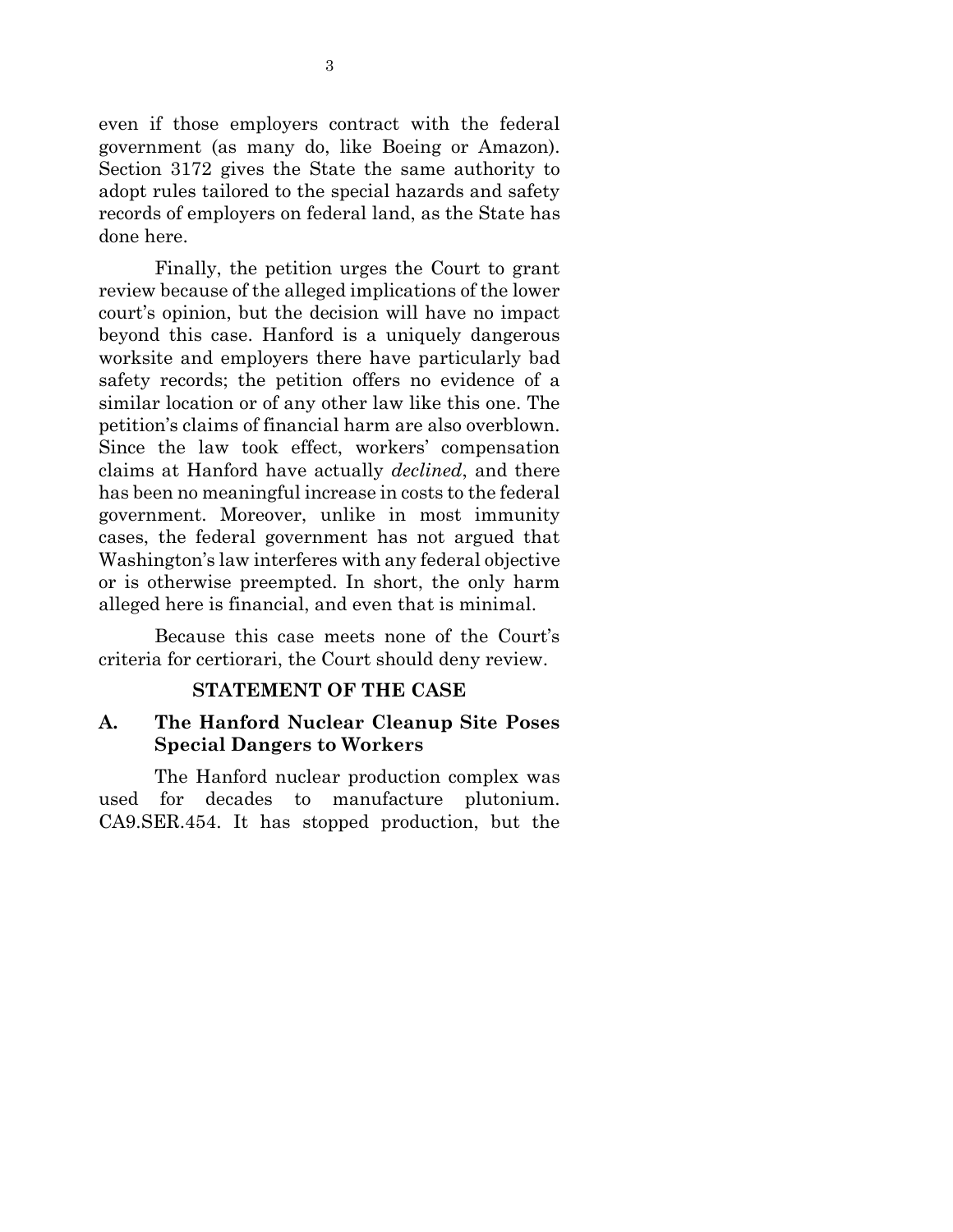federal government continues to dispose of radioactive waste there, and it contracts with private companies to clean up the site. CA9.ER.109; CA9.SER.454. Cleanup of the site, in the words of the Department of Energy (DOE), is "unprecedented in scale and complexity," exposing workers to many hazardous chemicals and radioactive substances. CA9.ER.106; CA9.SER.245-47, 253-61, 393-400.

Employees at Hanford work amid a unique mix of toxic and radioactive substances present nowhere else in Washington. The scale of the waste and dangers at Hanford is massive: 18 tank farms that contain 177 underground tanks storing 53 million gallons of radioactive and toxic-chemical substances, with around 67 tanks that have leaked some content into the ground. CA9.SER.241-42, 396-98. The tank farm waste contains multiple hazardous substances that severely damage human health. CA9.SER.241, 244-47, 250-53, 334-35, 448-52. For example, as the federal government recognizes, even small doses of ionizing radiation (which permeates Hanford's mixed waste) can cause cancer. CA9.SER.281-82, 449-52.

Hanford's hazards extend beyond workers who work directly with hazardous materials. Scientists have found that office workers at Hanford are at increased risk of exposure to dangerous substances, with an increased risk of disease. CA9.SER.187-89, 253-54; *see* CA9.SER.448-52. Releases at Hanford have caused highly dangerous radioactive materials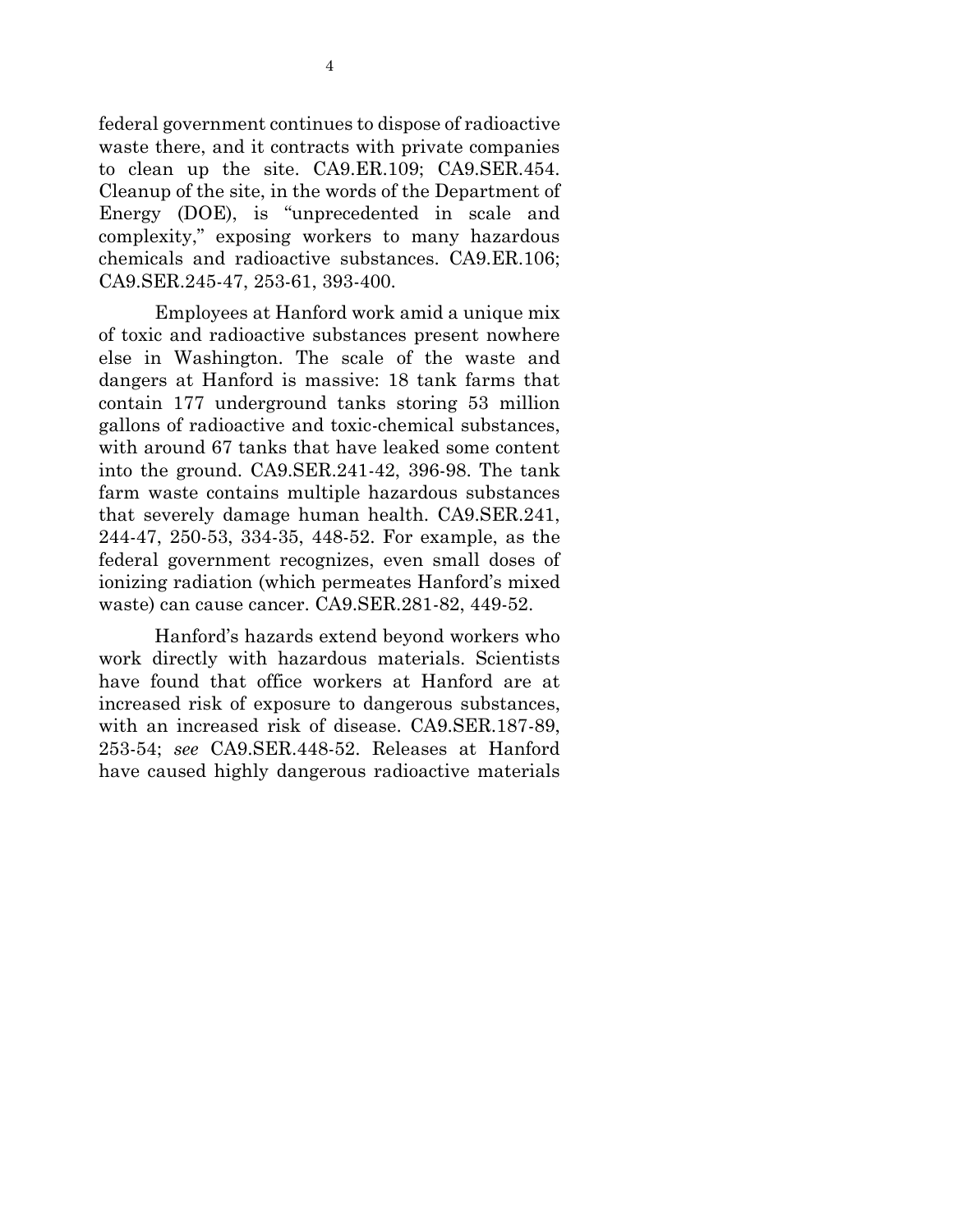to contaminate workers, drifting outside the direct cleanup areas and polluting clothing and cars. *See, e.g.*, CA9.SER.187-89.<sup>1</sup>

DOE admitted in a 2014 report that the work conditions are hazardous: "The ongoing emission of tank vapors, which contain a mixture of toxic chemicals, is inconsistent with the provision of a safe and healthful workplace free from recognized hazards." *See* U.S. Dep't of Energy, Savannah River Nat'l Lab'y, *Hanford Tank Vapor Assessment Report* 15 (Oct. 30, 2014), https://srnl.doe.gov/documents/ Hanford\_TVAT\_Report\_2014-10-30-FINAL.pdf, *at*  CA9.SER.298. The problem has continued since the 2014 report, with continued emissions of dangerous vapors at the tank farms. CA9.SER.243-44, 256-58; *see also* CA9.SER.180-81, 183-84, 186-87, 251-55, 398-404; Frame *supra* note 1.

Despite knowing of these dangers, private contractors operating at Hanford have not protected their employees. Contractors have not consistently supplied their workers with personal protective equipment to protect against harmful exposures. CA9.SER.254, 344. And neither the contractors nor DOE have consistently monitored conditions to allow medical professionals to know about particular workers' exposures to hazards. CA9.SER.183, 300-01, 311, 400-04, 448-49. Because of these failures, workers often have a difficult time identifying specific

1

<sup>1</sup> *See also* Susannah Frame, *Contamination events force project shut down at Hanford nuclear site*, KING-TV (May 16, 2019 8:26 PM), https://www.king5.com/article/news/investi gations/contamination-events-force-project-shut-down-at-hanf ord-nuclear-site/281-31e25448-4b84-4a42-a068-ad8be72b1b92.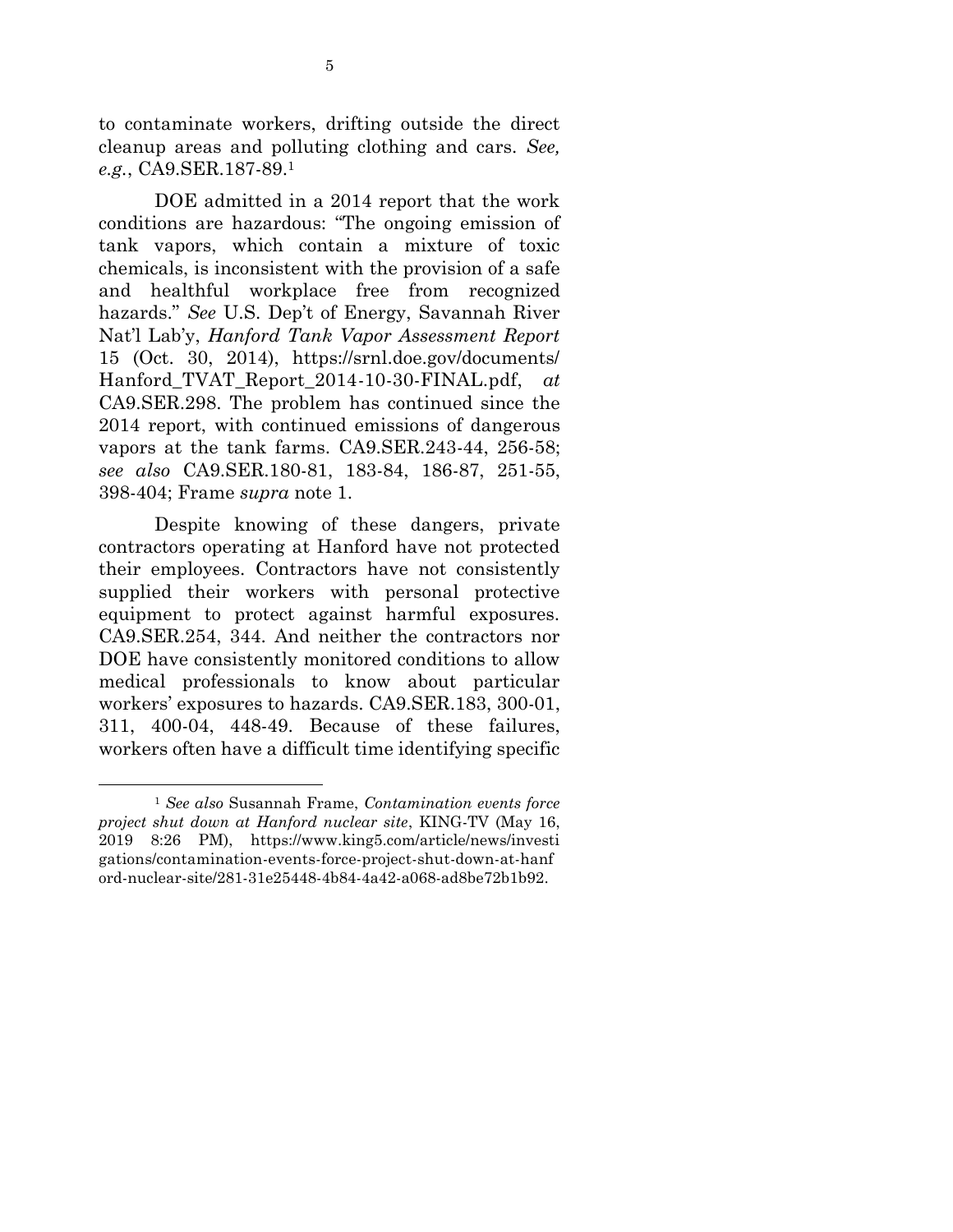incidents at work that caused their diseases or conditions. CA9.SER.356, 402-03, 448-49. And with no documentation of exposures, fairly compensating Hanford workers for injuries and diseases presents challenges not present at most Washington worksites. CA9.SER.356, 403, 448-49.

Hanford is thus a uniquely dangerous place to work. As summarized by the medical director of Washington's Department of Labor and Industries (L&I), the combination of exposure to hazardous substances and the lack of careful monitoring "presents a unique set of medical challenges not found elsewhere in Washington." CA9.SER.448-49.

**B. Washington's Industrial Insurance System Is Tailored to Address the Risks of Specific Industries and Employers, Such as Risks at Hanford**

As one of the first States to enact workers' compensation laws, Washington adopted its industrial insurance system in 1911 to provide "sure and certain relief" to its workers. 1911 Wash. Sess. Laws  $345$  (ch. 74, § 1). From the beginning, Washington has treated employers differently based on the specific hazards their workers face. *Mountain Timber Co. v. Washington*, 243 U.S. 219, 241-44, 246 (1917); 1911 Wash. Sess. Laws 345-46; *see also* Wash. Rev. Code § 51.16.035(1); Wash. Admin. Code § 296-17-31011. <sup>2</sup> A core policy of Washington's

1

<sup>2</sup> The last publication of the Revised Code of Washington was in 2020. The last publication of the Washington Administrative Code was in 2021.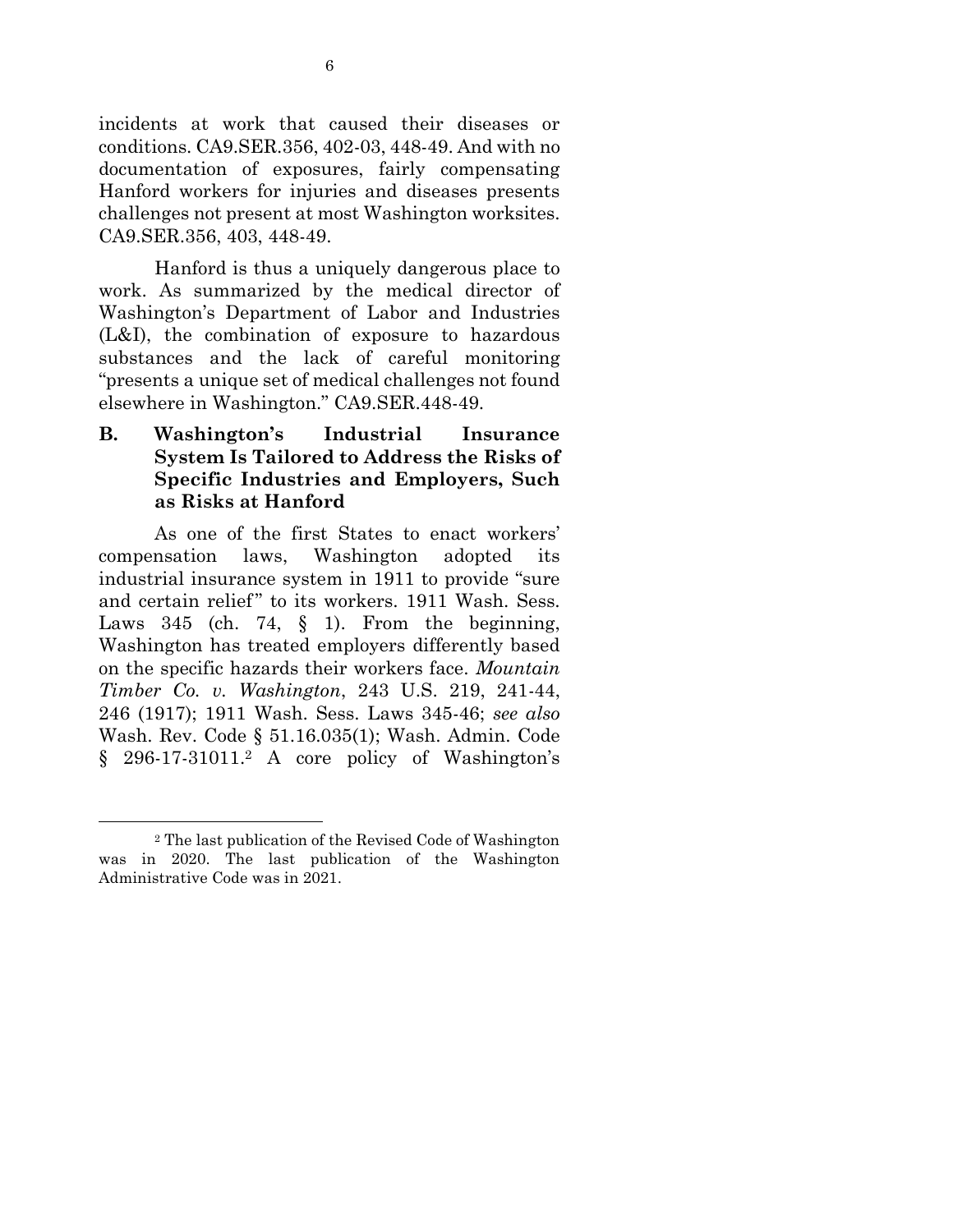Industrial Insurance Act "is to allocate the cost of workplace injuries to the industry that produces them, thereby motivating employers to make workplaces safer." *Harry v. Buse Timber & Sales, Inc.*, 166 Wash. 2d 1, 19, 201 P.3d 1011 (2009).

In 1917, this Court upheld L&I's system of distinguishing employers based on the unique work conditions and risks they create. *See Mountain Timber Co.*, 243 U.S. at 243-46.

Under this system, L&I classifies "all occupations or industries in accordance with their degree of hazard and fix[es] therefor basic rates of premium[s.]" Wash. Rev. Code § 51.16.035(1); *accord* Wash. Admin. Code § 296-17-31011. L&I regulations recognize hundreds of categories of occupations and industries, from "excavation work" to "pet grooming," each subject to its own rate. *See generally* Wash. Admin. Code §§ 296-17A-0101 to -7400; -0101-02 (excavation work); -7308-03 (pet grooming). Though the categories are typically phrased in terms of types of work, rather than by naming specific companies doing that work, many of the categories apply to only a single business or a handful of businesses because there are only a few businesses in Washington operating in that industry. For example, Wash. Admin. Code § 296-17A-2103 covers fulfillment standards for distribution of goods for an on-line business. This classification currently applies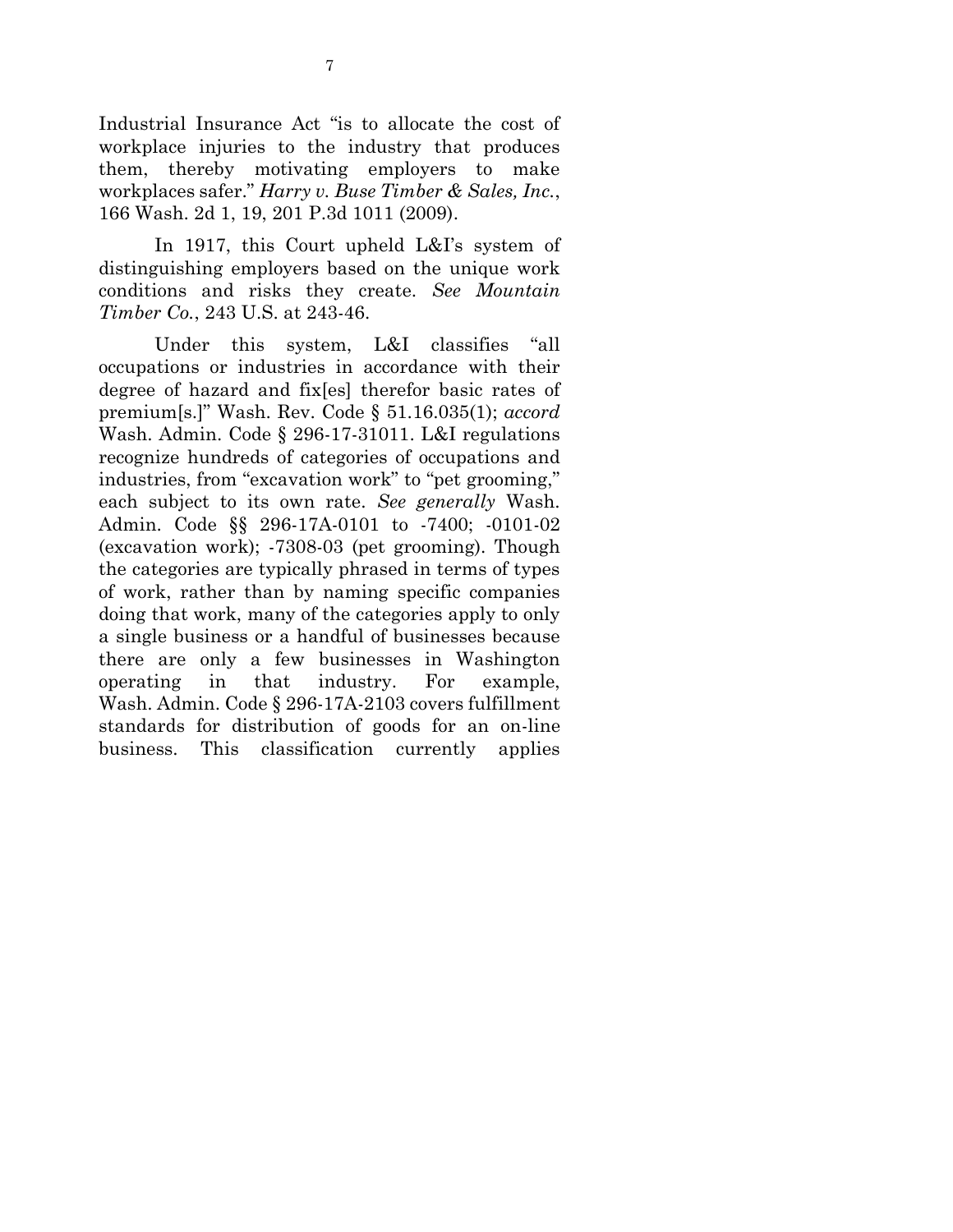only to Amazon.<sup>3</sup> *See also, e.g.*, Wash. Admin. Code § 296-17A-7400 (applying only to state employees at "[m]ental health or acute care hospitals without a fully implemented safe patient handling program").

As in most States, Washington's system differentiates not only between industries, but also within industries. If an employer's workers suffer more injuries than most other employers in the same industry, L&I charges that employer more. Wash. Admin. Code §§ 296-17-850, -855. Thus, an employer in the same industry as another but with a worse safety record may pay a rate several times higher than its competitors.

Because workers can be harmed through chronic occupational exposure as well as through workplace injuries, Washington began covering occupational diseases in 1937 to ensure that an employer's workers' compensation responsibilities match the harm its employment causes. 1937 Wash. Sess. Laws 1031 (ch. 212). An occupational disease is a disease or condition that arises proximately and naturally out of the distinctive conditions of employment. Wash. Rev. Code § 51.08.140; *Dennis v. Dep't of Lab. & Indus.*, 109 Wash. 2d 467, 481-82, 745 P.2d 1295 (1987).

While this system has generally achieved the State's goals of fairly compensating workers and allocating the cost of workplace illnesses and injuries

1

<sup>3</sup> Associated Press, *Washington state to boost workers' comp rates for Amazon* (Dec. 2, 2020), https://apnews.com/ article/workers-compensation-washington-017a509e68d9427839 c5e49b0096fb3e.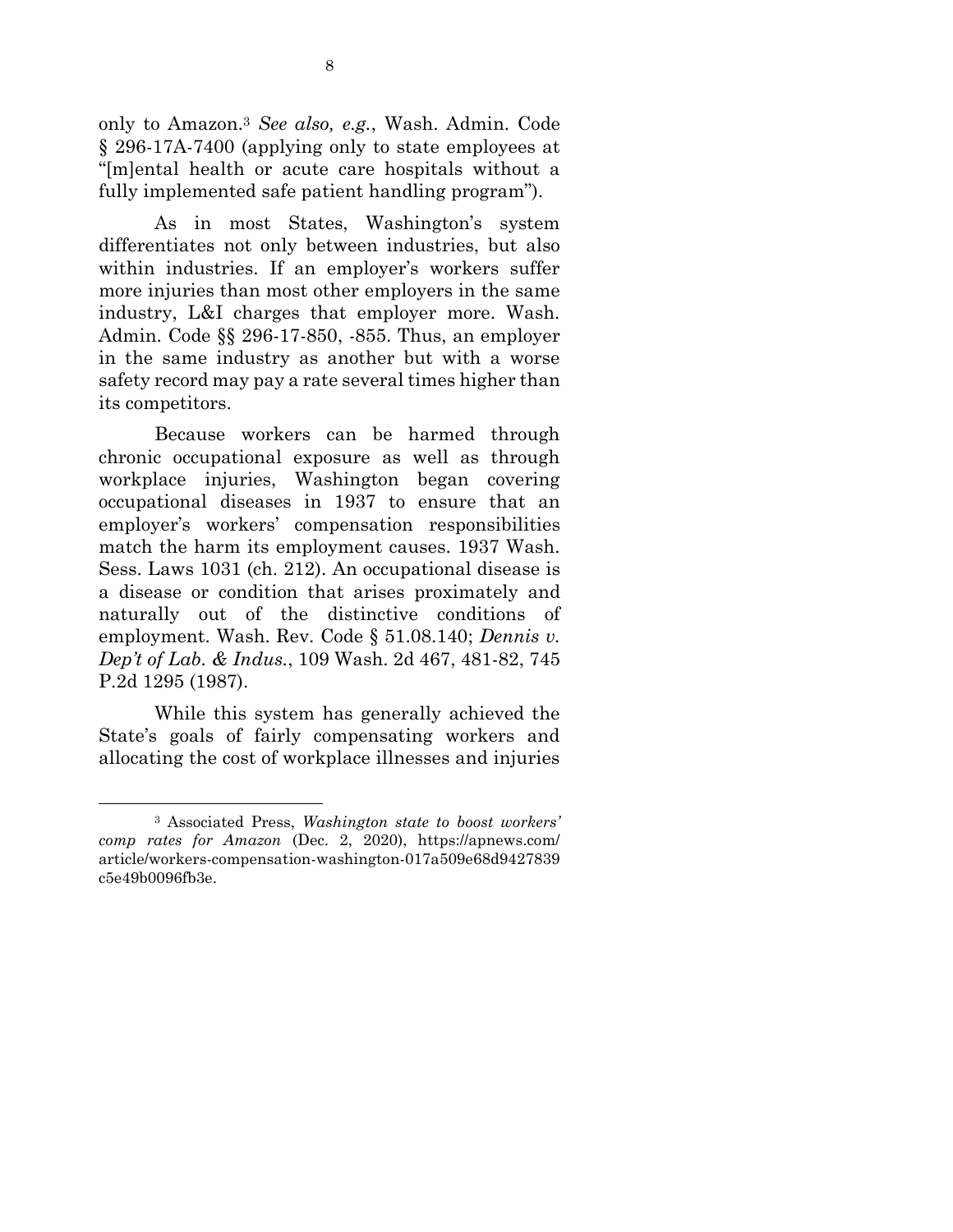to the employers who cause them, it has proven inadequate in one key respect. Because Washington's workers' compensation system normally places the burden of proof on the worker to demonstrate that a workplace incident caused their illness, the system does not function properly when workers in a certain category routinely fall ill but for some reason are unable to document what exposures or incidents led to their illness. *See Cyr v. Dep't of Lab. & Indus.*, 47 Wash. 2d 92, 96, 286 P.2d 1038 (1955) (worker generally has burden to show entitlement to benefits); Wash. Rev. Code §  $51.52.050(2)(a)$ . Like many other States, Washington has responded to this problem by adopting a series of presumptions that switch the normal burden of proof, so that if workers in certain categories get sick with certain illnesses tied to their work, the burden is on their employer to prove that the illness is not work related.<sup>4</sup>

In 1987, Washington adopted such a presumption for firefighters. 1987 Wash. Sess. Laws 2401 (ch. 515, § 2); *see also* Wash. Rev. Code § 51.32.185. Specifically, the legislature recognized that firefighters are often exposed to a range of toxic fumes, chemicals, and substances in the course of

 $\overline{a}$ 

<sup>4</sup> Presumption laws like this are common nationwide. *See, e.g.*, *City of Frederick v. Shankle*, 367 Md. 5, 785 A.2d 749 (2001); *Linnell v. City of St. Louis Park*, 305 N.W.2d 599 (Minn. 1981); *Sperbeck v. Dep't of Indus., Lab. & Human Rels.*, 46 Wis. 2d 282, 174 N.W.2d 546 (1970); Ariz. Rev. Stat. § 23-901.01; Cal. Lab. Code § 3212; Colo. Rev. Stat. § 8-41-209; Fla. Stat. § 112.18; 820 Ill. Comp. Stat. § 305/6; Ohio Rev. Code § 742.38; Or. Rev. Stat. § 656.802; 53 Pa. Cons. Stat. § 637; Va. Code § 65.2-402; 4 Arthur Larson et al., *Larson's Workers' Compensation Law* § 52.07[2] (2021).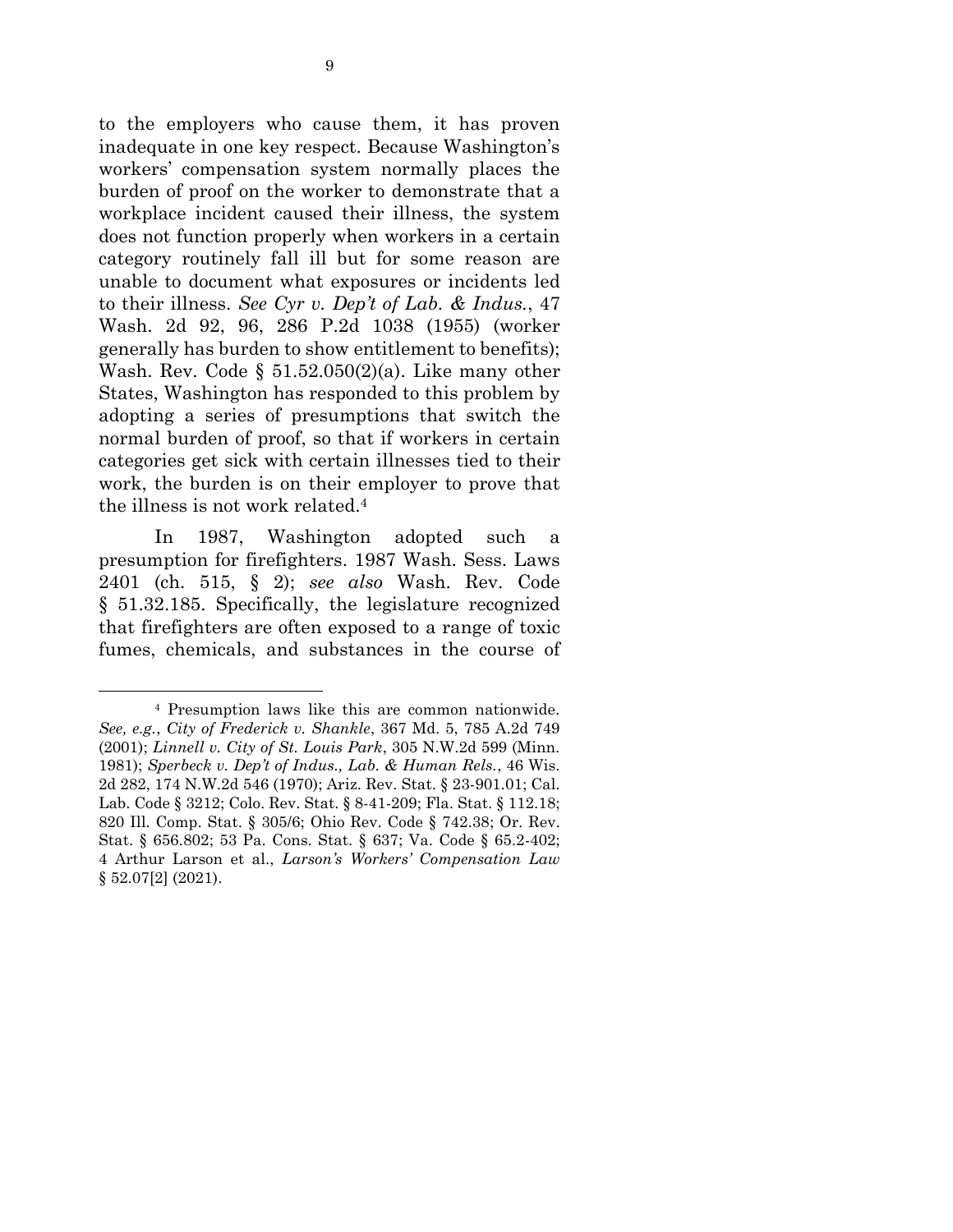their work, but usually cannot document exactly what they were exposed to or in what quantities. CA9.SER.348, 361. For that reason, it was often difficult for firefighters to access workers' compensation benefits under a system in which they bore the burden of proving that their illness was caused by their work. The legislature therefore adopted a firefighter occupational disease presumption under which certain respiratory conditions, heart problems, infectious diseases, and cancers are presumed to arise naturally and proximately out of employment as a firefighter. Wash. Rev. Code § 51.08.140; Wash. Rev. Code  $§ 51.32.185(1)(a)$ . This shifts the burden to the employer—virtually always the State or local governments in the case of firefighters—to show that a hazardous exposure at work did not cause the worker's disease. And it furthers the State's goal of ensuring "sure and certain relief" for workers who have been harmed through their employment. Wash. Rev. Code § 51.04.010.

In 2018, Washington added a similar presumption for police officers and other first responders suffering from post-traumatic stress disorder. 2018 Wash. Sess. Laws 1573 (ch. 264). And in 2021, Washington created presumptions for frontline workers and health care workers related to COVID-19. 2021 Wash. Sess. Laws 1944 (ch. 251); 2021 Wash. Sess. Laws 1955 (ch. 252).

Most relevant here, in 2018 Washington enacted House Bill 1723, creating a similar presumption for "Hanford site workers." In light of the many dangers discussed above of working at the Hanford site, the difficulty workers have had in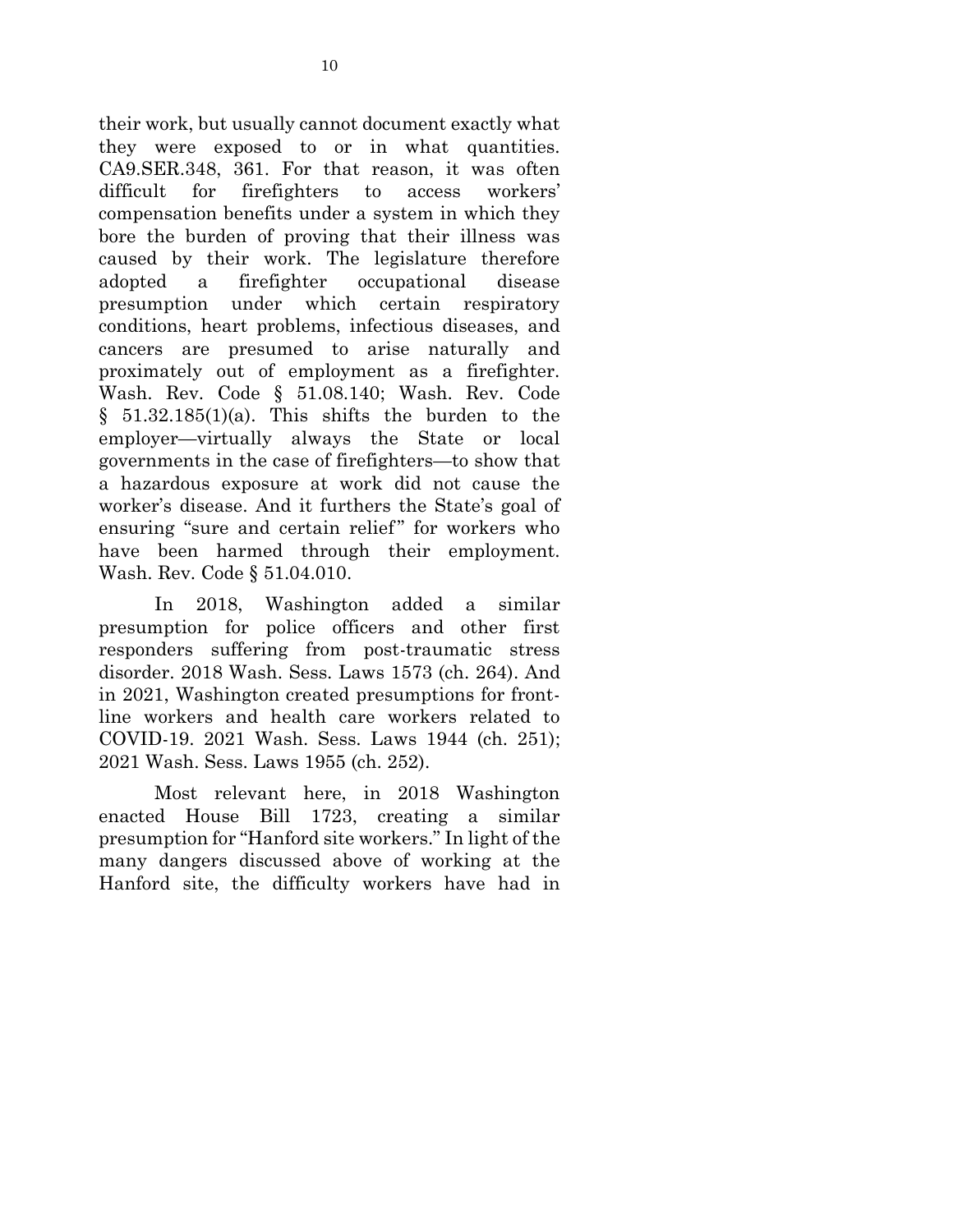proving which exposures to which chemicals made them sick, and the consistently poor safety record of employers operating at Hanford, the legislature responded, just as it has for firefighters, police officers, and frontline health workers, by creating a rebuttable presumption that certain diseases and conditions of Hanford site workers are occupational diseases. Wash. Rev. Code  $\delta$  51.32.187(2)(a) (Substitute H.B. 1723, 65th Leg., Reg. Sess. (Wash. 2018); 2018 Wash. Sess. Laws 226 (ch. 9, § 1)).

The presumption does not apply to all employers in the greater Hanford reservation, but rather focuses on the most dangerous areas and the employers with the worst safety records. For example, the United States points out that the presumption law does not apply to parts of the reservation where certain companies operate, Pet. 4, but it omits that these facilities (US Ecology and Perma-Fix Northwest) do not handle the type of high-level radioactive waste present at the part of Hanford covered by the law, so they do not expose workers to the same risks. *See* CA9.SER.183-84, 187 ("Workers at the Hanford site thus have much higher potential for harmful exposures than workers at Perma-Fix Northwest and US Ecology."), 225-26, 262, 347-48, 456. Similarly, the United States points out that the law does not apply to State employees who occasionally enter the Hanford site to conduct brief inspections, but there is no evidence that any such worker has ever been sickened by an exposure at Hanford or that their employers have failed to provide them with protective gear or take other safety measures, as the covered employers have failed to do.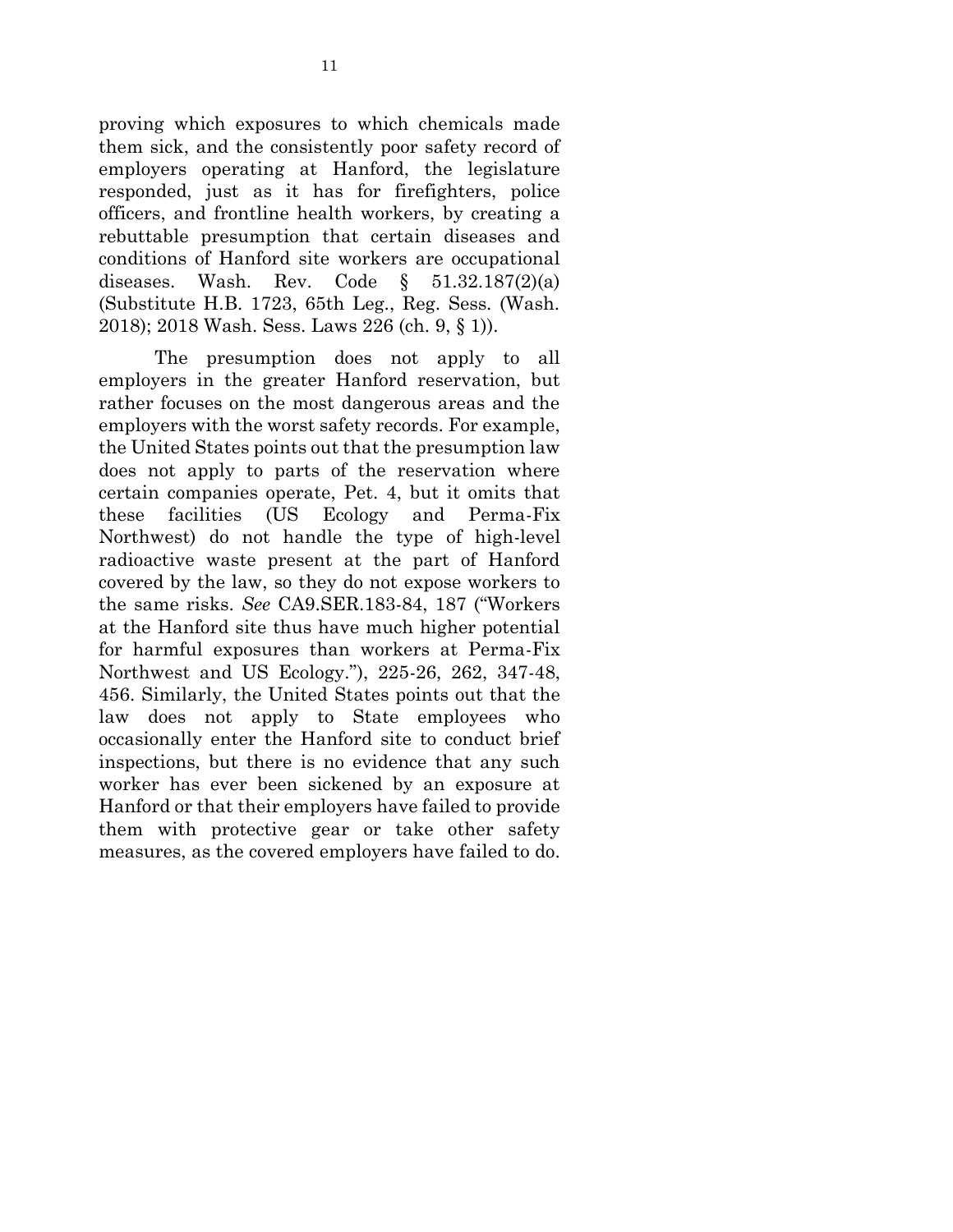Finally, while the special-hazard presumption law shifts the burden of proof, it does not provide greater benefits to Hanford workers than to workers incurring occupational diseases at other places of employment. Wash. Rev. Code §§ 51.32.050, .060-.095; Wash. Rev. Code § 51.36.010.

**C. Through Statutes and Contracts, the Federal Government Has Authorized Washington to Cover Hanford Workers Under Its Workers' Compensation System**

Faced with the unique hazards and issues of exposure documentation at Hanford, the Washington Legislature turned to a 1936 federal law to respond.

Following a rash of worker injuries on the Golden Gate Bridge Project in San Francisco, Congress authorized States to apply their workers' compensation laws to contractors working on projects on federal lands. Former 40 U.S.C. § 2905; CA9.SER.366. The change came after this Court held that a State workers' compensation statute did not apply to a federal facility. *Murray v. Joe Gerrick & Co.*, 291 U.S. 315, 318-19 (1934).

Congress enacted the 1936 law to provide "more adequate protection" to workers on federal projects and property "wherever situated." S. Rep. No. 2294, at 1, 74th Cong., 2d Sess. (1936). It "fill[ed] a conspicuous

1

<sup>5</sup> This statute was once codified at 40 U.S.C. § 290. It was recodified as 40 U.S.C. § 3172 in 2002 with minimal changes. The last publication of § 3172 and all other federal codes in this brief was 2018.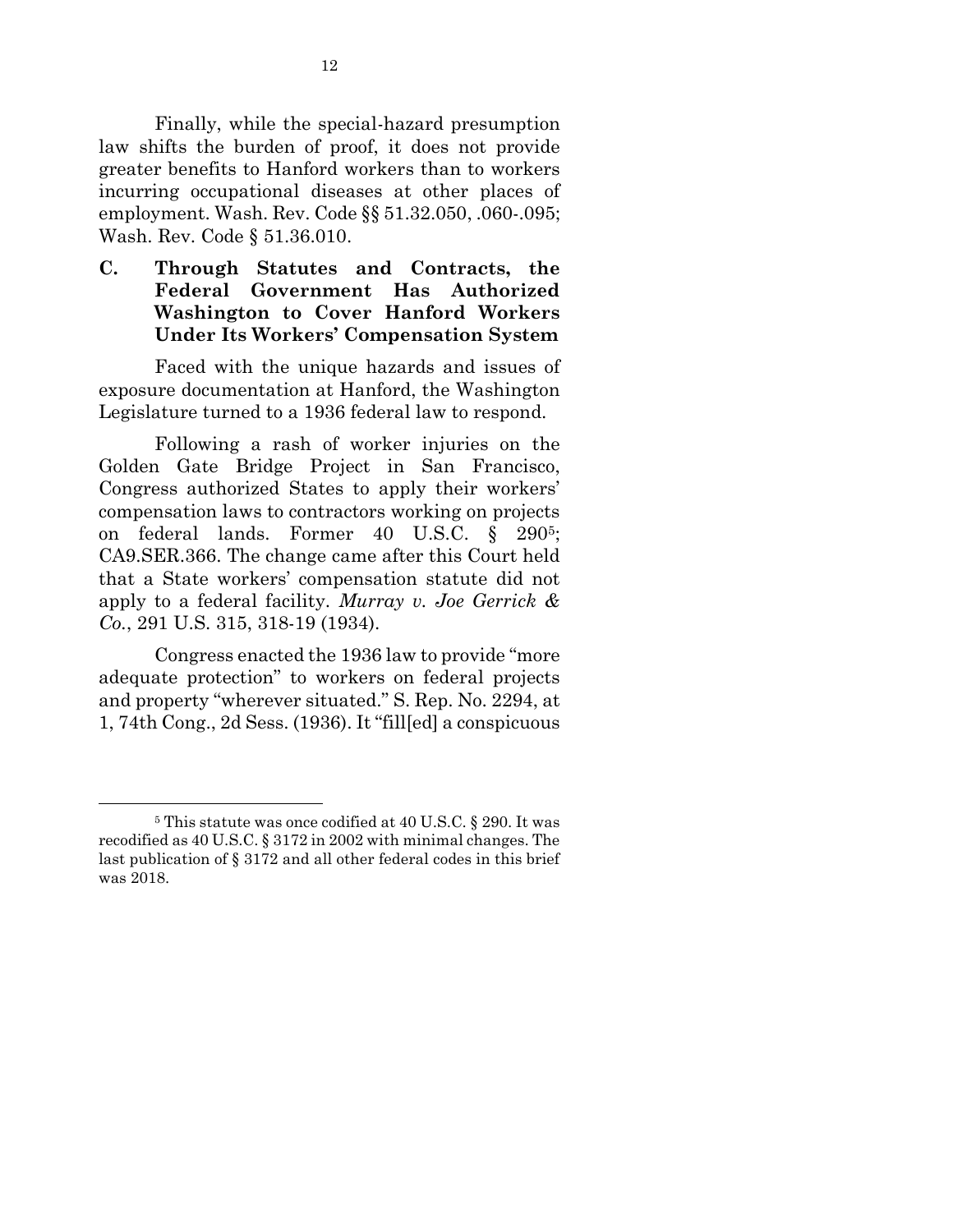gap" by allowing States to adopt workers' compensation laws applicable to federal property. S. Rep. No. 2294, at 1. The law freed state workers' compensation laws "from any restraint by reason of the exclusive federal jurisdiction." *Peak v. Small Bus. Admin.*, 660 F.2d 375, 376 n.1 (8th Cir. 1981); *accord Capetola v. Barclay White Co.*, 139 F.2d 556, 559 (3d Cir. 1943); *Travelers Ins. Co. v. Cardillo*, 141 F.2d 362, 363 (D.C. Cir. 1944).

Washington has long exercised its authority under this law to protect workers at federal facilities. In 1937, employees of federal contractors gained industrial insurance. 1937 Wash. Sess. Laws 525 (ch. 147, § 1) (Wash. Rev. Code § 51.12.060). Ever since, private employees working on federal projects in Washington, such as employees of contractors at Hanford, have received industrial insurance benefits. Additionally, while many major employers in Washington, like Boeing, Microsoft, and Amazon, have contracts with the federal government, their employees are covered by State workers' compensation laws regardless of whether they work on federal contracts.

Although the duty to provide industrial insurance coverage normally falls on employers, rather than on an entity that hires those employers to carry out a contract, for decades DOE has agreed to pay for some contractors' obligations at Hanford under an agreement between L&I and DOE. CA9.SER.368-69, 373; Wash. Rev. Code § 51.04.130. L&I and DOE entered into the current memorandum of understanding (MOU) in June 2018—*after* the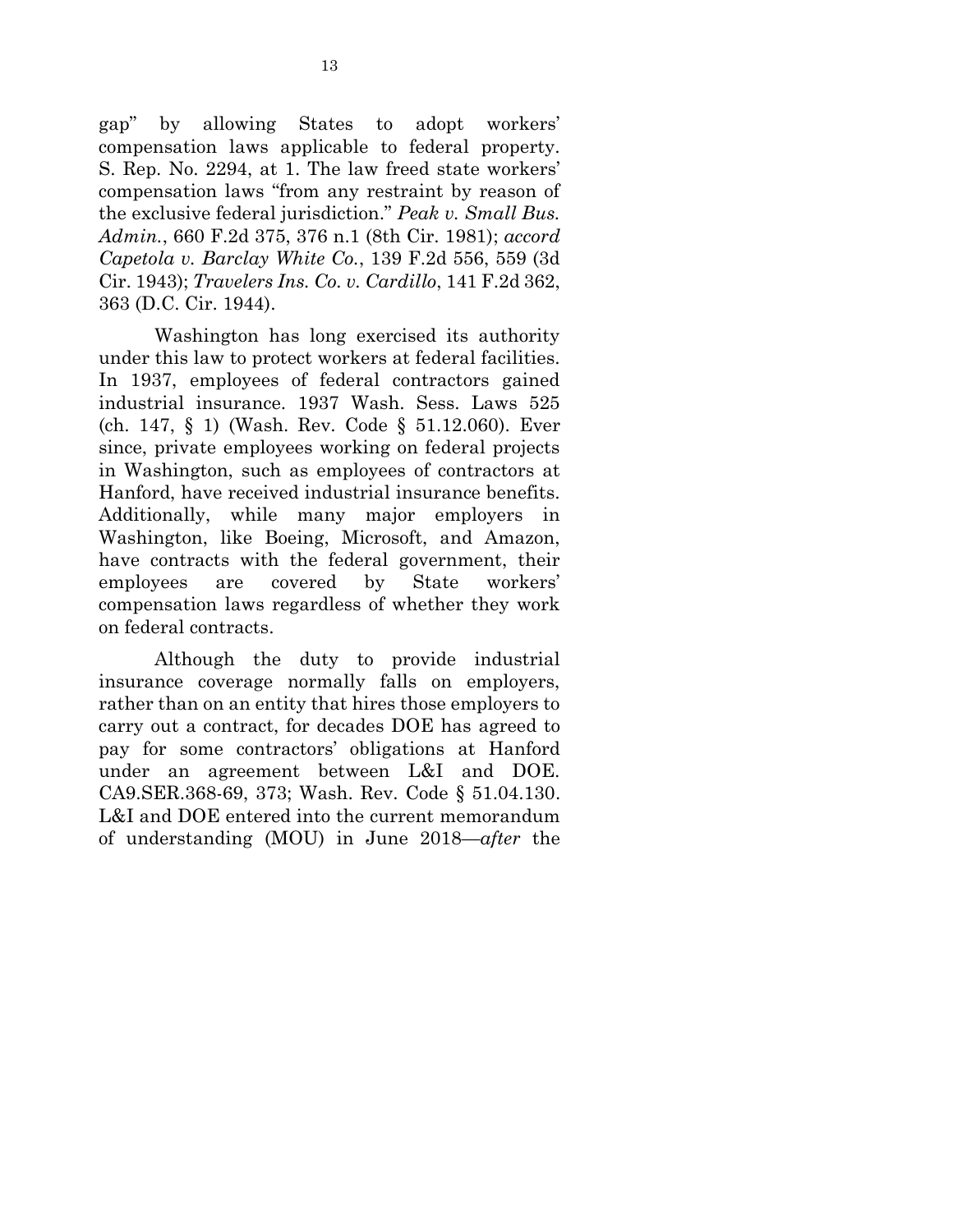challenged special-hazard presumption law became effective. CA9.SER.375; 2018 Wash. Sess. Laws 226 (ch. 9, § 1). In the MOU, DOE agrees to follow Washington law without reservation. CA9.SER.373.

### **D. Workers' Compensation Claim Numbers and Costs at Hanford Have Been Modest Under Washington's Law**

The total cost of cleaning up the Hanford nuclear site is staggering. The federal government estimates that the cleanup will cost between \$323 billion and \$677 billion, with annual costs of between \$3 billion and \$15 billion for at least the next half century.<sup>6</sup>

Since the early 2000's, the federal government has operated a compensation program for federal employees and some contractors who become ill after working at certain nuclear sites, including Hanford. *See* Energy Employees Occupational Illness Compensation Program Act (EEOICPA), 42 U.S.C. § 7384 to 7385s-6. Under that program, the federal government "has paid out more than \$1.75 billion to Hanford workers as of June 2020," roughly \$100 million annually. Pet. App. 19a & n.9 (citing United States Dep't of Labor, *Total Benefits Paid by Facility, Cumulative EEOICPA Compensation and Medical*

 $\overline{a}$ 

<sup>6</sup> Letter from Doug S. Shoop, Manager, Dep't of Energy (Richland WA), to David R. Einan, Manager, EPA (Richland WA) & Alexandra K. Smith, Nuclear Waste Program Manager, Dep't of Ecology (Richland WA) (Jan. 31, 2019), https://www.han ford.gov/files.cfm/2019\_Hanford\_Lifecycle\_Report\_w-Transmit tal\_Letter.pdf (contains attachment: *2019 Hanford Lifecycle Scope, Schedule and Cost Report*, at pages ES-2 to ES-3).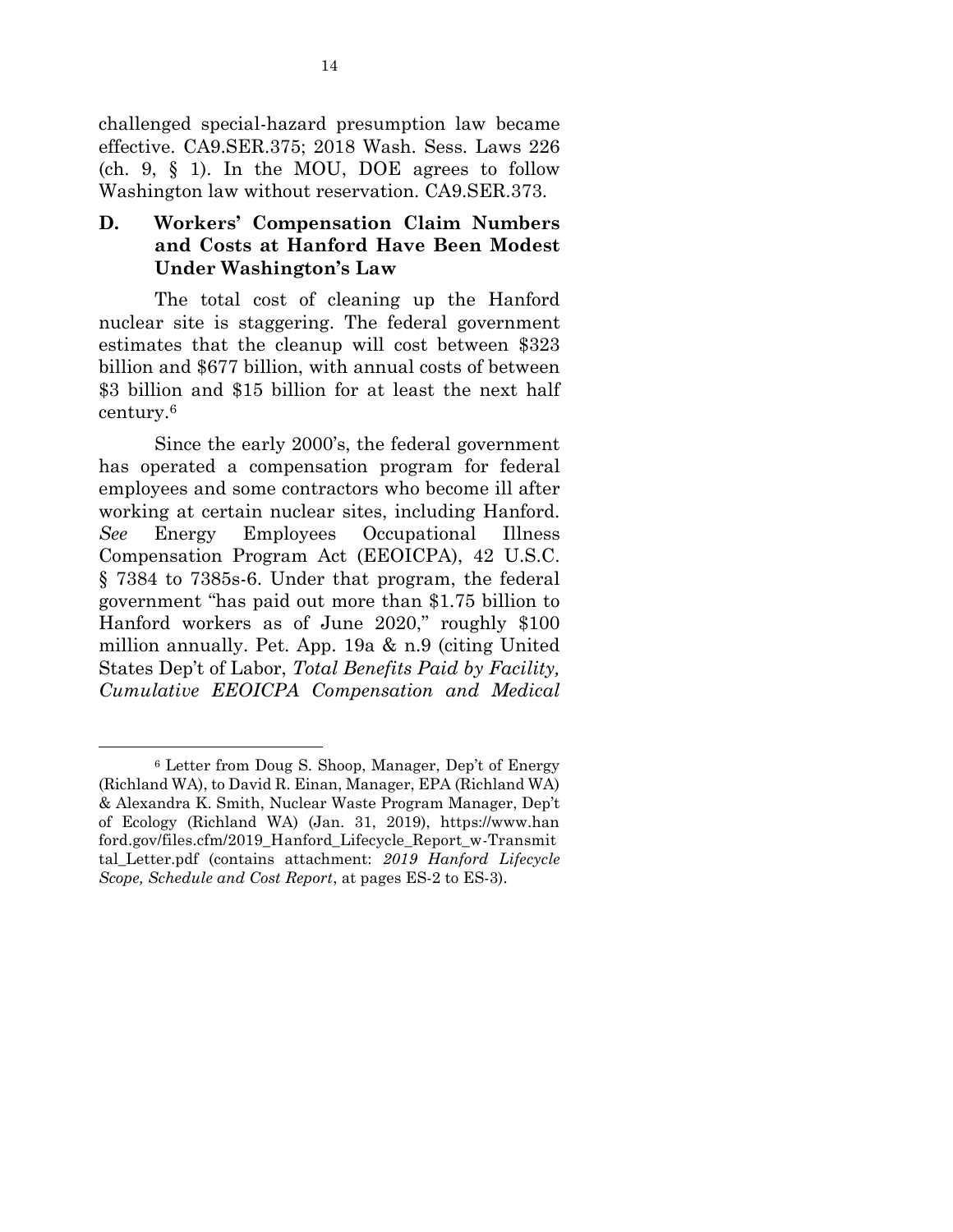*Paid—Hanford* (June 30, 2020), https://www.dol.gov/ owcp/energy/regs/compliance/charts/hanford.htm). Payments that workers receive under State workers' compensation laws are deducted from any recovery under EEOICPA. *See* 20 C.F.R. § 30.625-.627.

Given the total cleanup cost at Hanford and the amount the federal government spends on federal compensation programs, the cost of State workers' compensation at Hanford has been and remains modest. In the decade before enactment of H.B. 1723, private contractor employees at Hanford submitted an average of 300-350 State workers' compensation claims annually. CA9.ER.133. DOE paid roughly \$115 million in State workers' compensation benefits during that time, averaging roughly \$11 million annually. CA9.ER.133. DOE provided no estimate at the district court about how H.B. 1723 had affected its costs. But since H.B. 1723's enactment, the number of workers' compensation claims filed by employees at Hanford has actually *declined*, and the total cost of claims has barely budged. Wash. Dep't of Lab. & Indus., *Hanford–Department of Energy (DOE) Data* (Nov. 2021), https://lni.wa.gov/insurance/\_docs/ Hanford-DOE%20Data.pdf. The petition expresses particular concern about a possible flood of retroactive claims, but the record reflects that in the first year after the legislature adopted H.B. 1723, DOE received less than 100 claims invoking the statutory presumption. CA9.SER.370; CA9.ER.134. The pace of claims invoking the presumption has only declined since then, with a total of 259 claims filed in over three years. *Hanford–DOE Data.*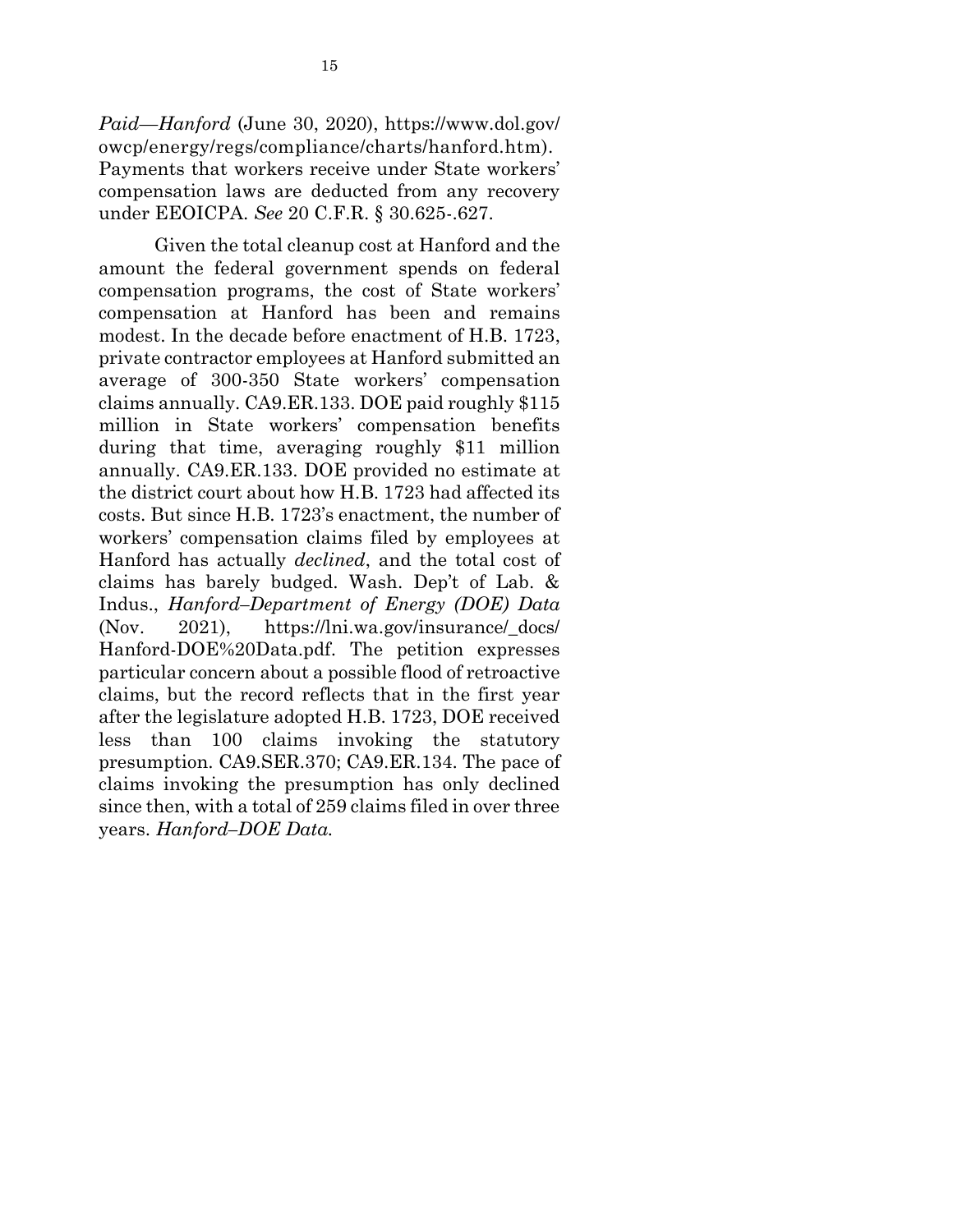The United States says that H.B. 1723's legislative history reflects that Washington would have "no further financial obligation under this bill." Pet. 7-8. But this refers to an earlier version of H.B. 1723. In the final version of the bill, the Washington legislature changed the bill to give the State Fund—the central fund applicable to all employers who are not self-insured—responsibility for claims that were not covered by the MOU with DOE. CA9.SER.355-56.

### **E. The District Court and Ninth Circuit Ruled That Congress Waived Immunity**

After the United States sued Washington, the district court ruled for Washington on cross-motions for summary judgment. CA9.ER.6. It held that "[t]he plain language" of  $\S$  3172 "allow[s] the state to regulate federal lands within its geographical boundaries with all the tools that could be brought to bear on non-federally owned land." CA9.ER.7. The federal government had conceded in its briefing that § 3172 "authorizes the State to regulate on federal land as it permissibly may do so under state law[.]" EWDC.ECF.33, at 3. And at oral argument, the United States stipulated that if the federal government was not involved and the Hanford site was on state land, Washington could adopt and apply its special-hazard presumption. CA9.ER.22, 32.

The Court of Appeals unanimously affirmed, in an opinion by Judge Milan Smith. The court began by examining the statute's language, Pet. App. 10a, concluding that "[t]he plain text of § 3172 does not purport to limit the workers' compensation laws for which it waives intergovernmental immunity to only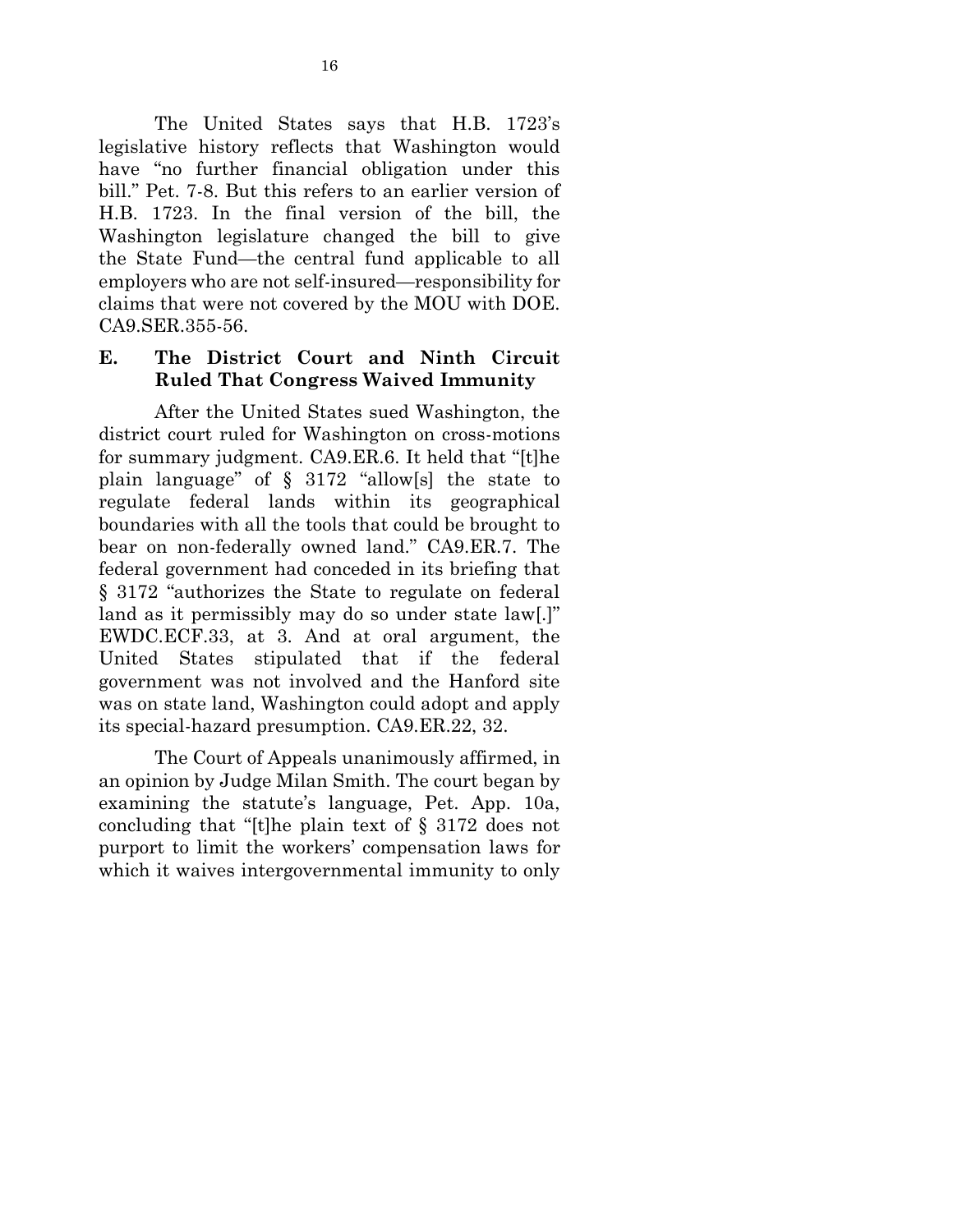those that are 'generally applicable.'" Pet. App. 12a. In interpreting the statutory language, the panel cited *Goodyear Atomic*, which addressed the waiver statute and held that it "place[d] no express limitation" on permissible workers' compensation laws. *Goodyear Atomic*, 486 U.S. at 183. The Court also cited many court of appeals opinions reading the same waiver broadly to mean that "§ 3172 removes federal jurisdiction as a barrier to a state's authority over workers' compensation laws for all who are located in the state." Pet. App. 17a (citing *Peak*, 660 F.2d at 376 n.1; *Capetola*, 139 F.2d at 559; *Travelers Ins. Co.*, 141 F.2d at 363).

The court also compared § 3172's language to the language of other waivers of intergovernmental immunity and found it materially broader. While other waivers specify that States cannot apply a more stringent rule on federal land than applies on State land, § 3172 contains no such limitation. Pet. App. 15a (contrasting § 3172 with the waiver in the Comprehensive Environmental Response, Compensation, and Liability Act (CERCLA), 42 U.S.C. § 9620(a)(4)).

The court emphasized that the United States conceded in oral argument and at the district court that "Washington could enforce a version of H.B. 1723 that did not involve the Federal Government and where the Hanford site were a state project." Pet. App. 73a. Because it "could" apply the presumption to a project under the State's exclusive jurisdiction, it could apply this presumption in the same way and to the same extent on federal land. Pet. App. 73a, 80a-81a.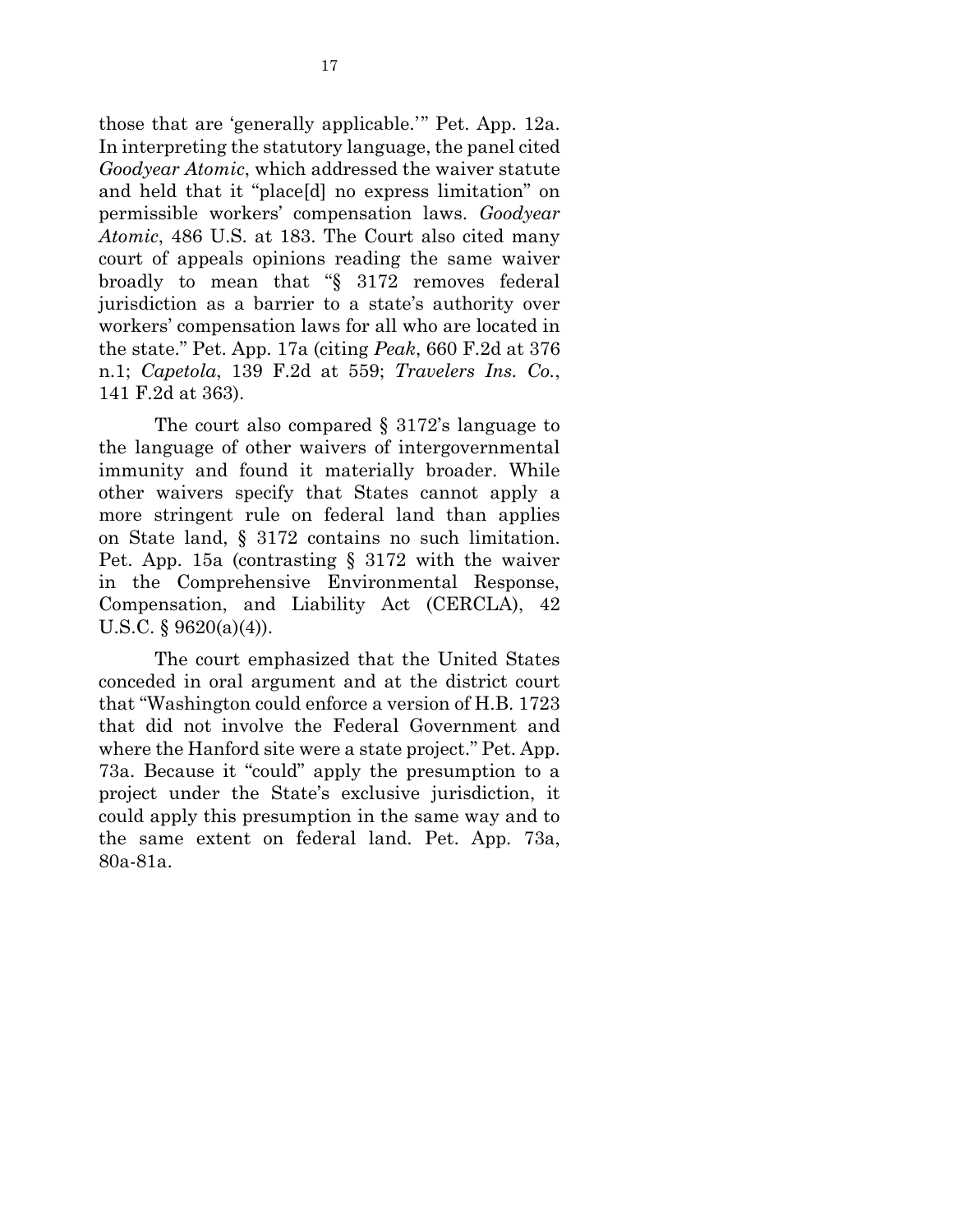The court also emphasized that while some of the federal government's arguments hinted at preemption concerns, the government had not actually made a preemption argument, so "the United States has waived that argument[.]" Pet. App. 19a.

The United States unsuccessfully moved for rehearing en banc. Pet. App. 22a-23a. Judge Smith concurred in the denial of rehearing en banc, noting that "a state may enact a workers' compensation scheme for federally-owned property as long as it *could* enact the same scheme 'in the same way and to the same extent' if the property were under the jurisdiction of the state." Pet. App. 25a (quoting 40 U.S.C. § 3172(a)). Judge Smith also critiqued the few judges dissenting from denial of rehearing for their "extensive use of hyperbole" and for "speak[ing] of this rather straight-forward statutory construction case in apocalyptic terms." Pet. App. 23a.

### **REASONS TO DENY REVIEW**

This case meets none of the Court's criteria for granting certiorari. The petition makes no effort to show a conflict with any lower court decision, and it misreads this Court's decision in *Goodyear Atomic* to allege a conflict. That case emphasized that  $\S 3172$ places "no express limitation" on permissible workers' compensation laws, 486 U.S. at 183, and it simply did not address a law like this one, which deals with unique hazards at a federal worksite. Contrary to the petition's argument, *Goodyear Atomic* does not limit § 3172's waiver of immunity to state laws that treat all employers alike. In reality, virtually all workers' compensation laws distinguish between employers in a variety of ways, and as the Ninth Circuit correctly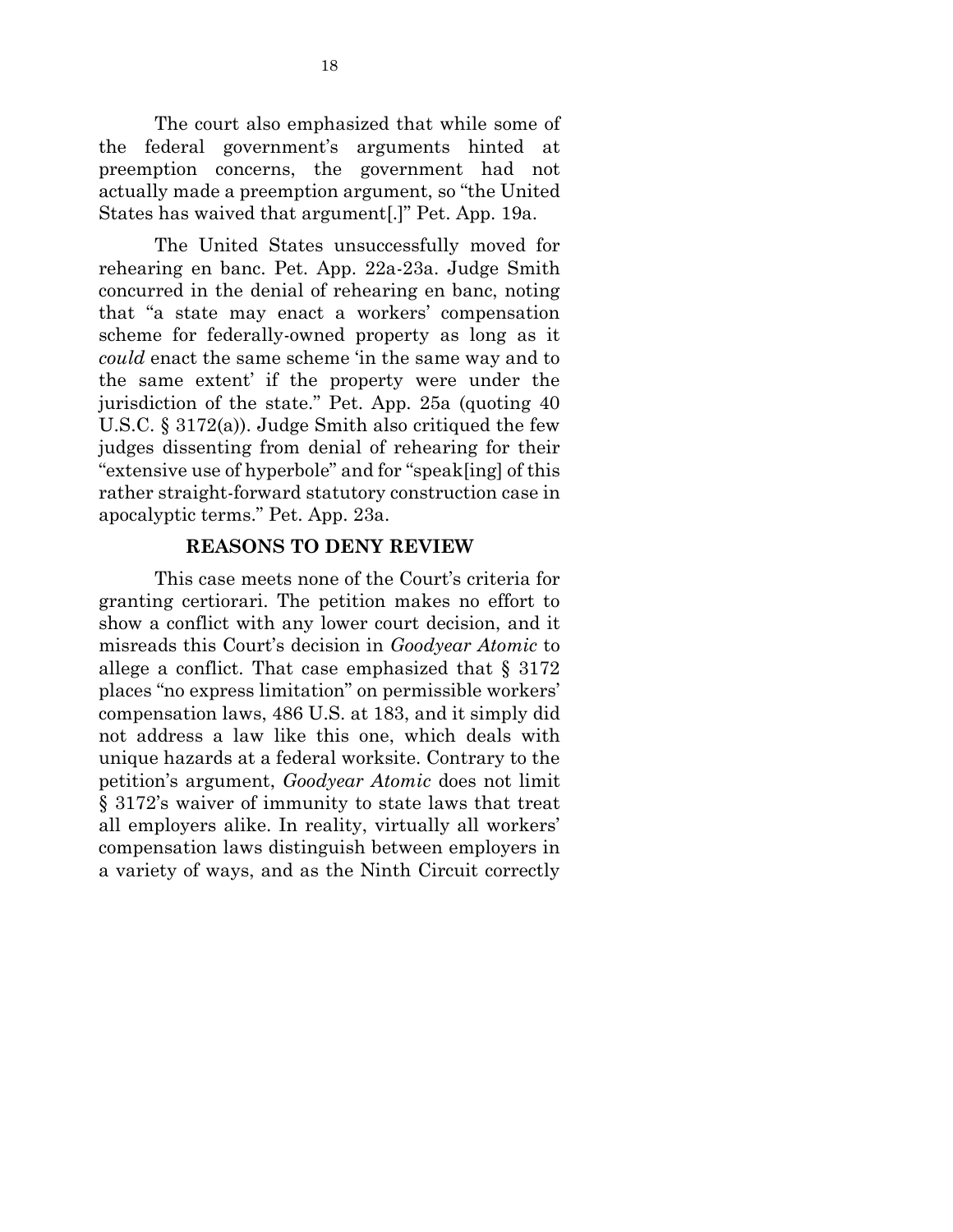held, § 3172 permits a State to adopt and apply a workers' compensation rule on federal land if the State *could* adopt and apply the law on land within the State's jurisdiction.

The petition also shows no important federal question warranting review. The federal government has not even alleged that the special-hazard presumption law has interfered with Hanford cleanup operations or impaired any federal function. At most, the United States alleges a modest financial impact on one unique project. With no proof that there are far-reaching effects from the lower court's decision, this Court should deny review.

## **A. The Decision Below Creates No Conflict with Decisions of this Court or Lower Courts**

The United States alleges no circuit split warranting review. Instead, it points to this Court's decision in *Goodyear Atomic*, arguing that the lower court's decision conflicts with this Court's "binding construction of the relevant statutory language" in that case. Pet. 12. That is incorrect.

*Goodyear Atomic* involved an Ohio workers' compensation law under which an injured employee received an extra award if their employer caused their injury by violating state safety regulations. *Goodyear Atomic*, 486 U.S. at 176-77. The federal government argued that Ohio's special award law was not a "typical [no fault] workers' compensation act," and thus could not apply to federal land under the waiver statute. *Id.* at 183. This Court disagreed, holding that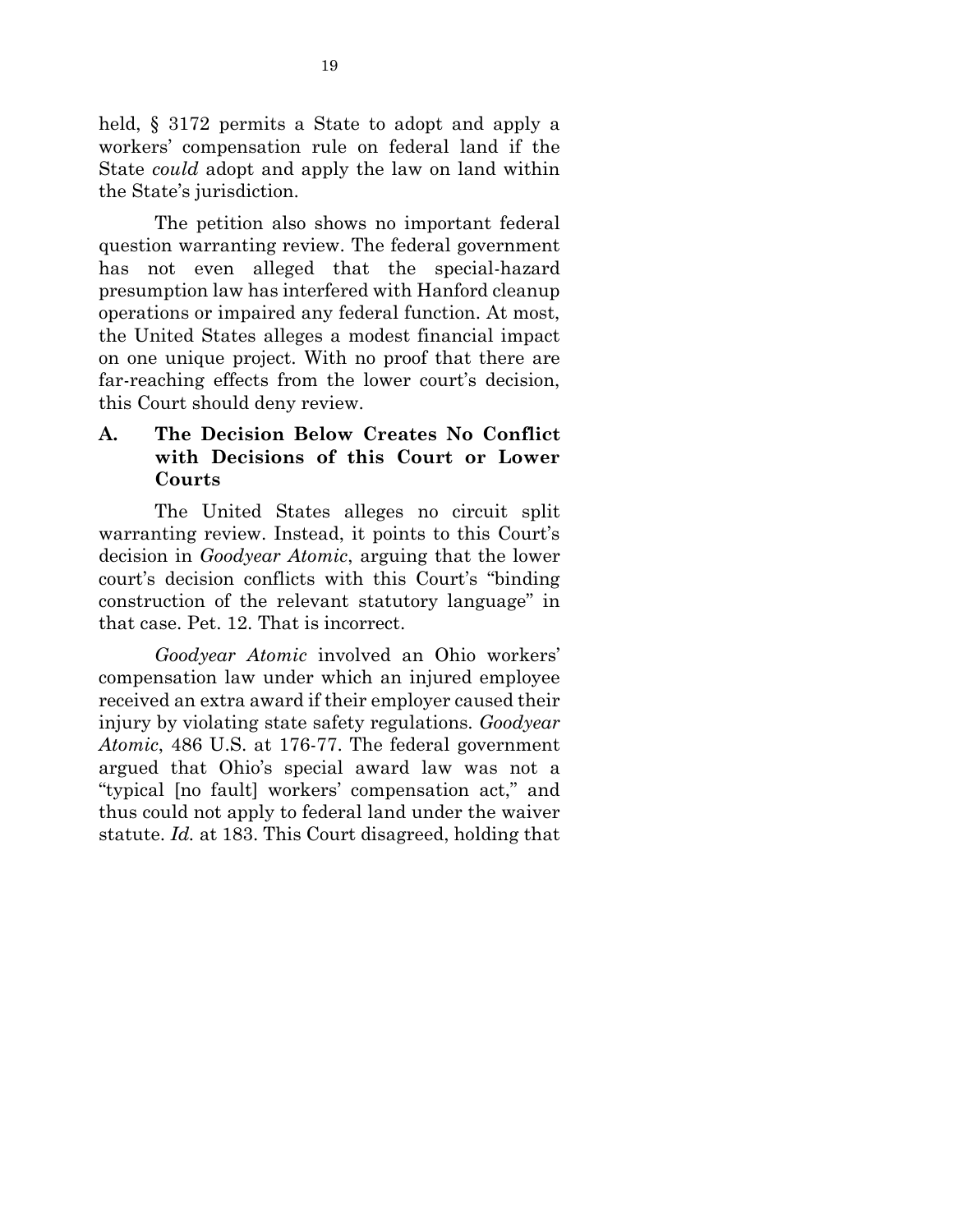whether Ohio's law was "typical" made no difference because § 3172 "place[d] no express limitation on the type of workers' compensation scheme that is authorized." *Goodyear Atomic*, 486 U.S. at 176-77. In the context of Ohio's law, which applied to all facilities, the Court noted that the waiver "compels the same workers' compensation award for an employee injured at a federally owned facility as the employee would receive if working for a wholly private facility." *Id.* at 183-84.

Based entirely and misguidedly on this sentence, the petition argues that *Goodyear Atomic* forbids State laws, like this one, that address hazards unique to federal facilities. Pet. 19, 24, 26, 28. But the decision does no such thing, as the lower court here correctly explained. Pet. App. 10a-13a.

The *Goodyear Atomic* Court had no reason to decide whether the waiver statute forbids State workers' compensation laws tailored to special hazards at a federal worksite, because no such law was before the Court. *See, e.g.*, *Cohens v. Virginia*, 19 U.S. (6 Wheat.) 264, 399-400 (1821) (explaining that only "[t]he question actually before the Court [was] investigated with care, and considered in its full extent"). As the court of appeals explained: "the Court considered there a state workers' compensation law that did not concern a particular employer, or a particular site located in the state, like H.B. 1723 does[,]" and it "did not purport to impose the limitation on the statute that the United States seeks to impose here[.]" Pet. App. 13a. The petition's interpretation would mean that no matter how uniquely dangerous a federal facility might be, a State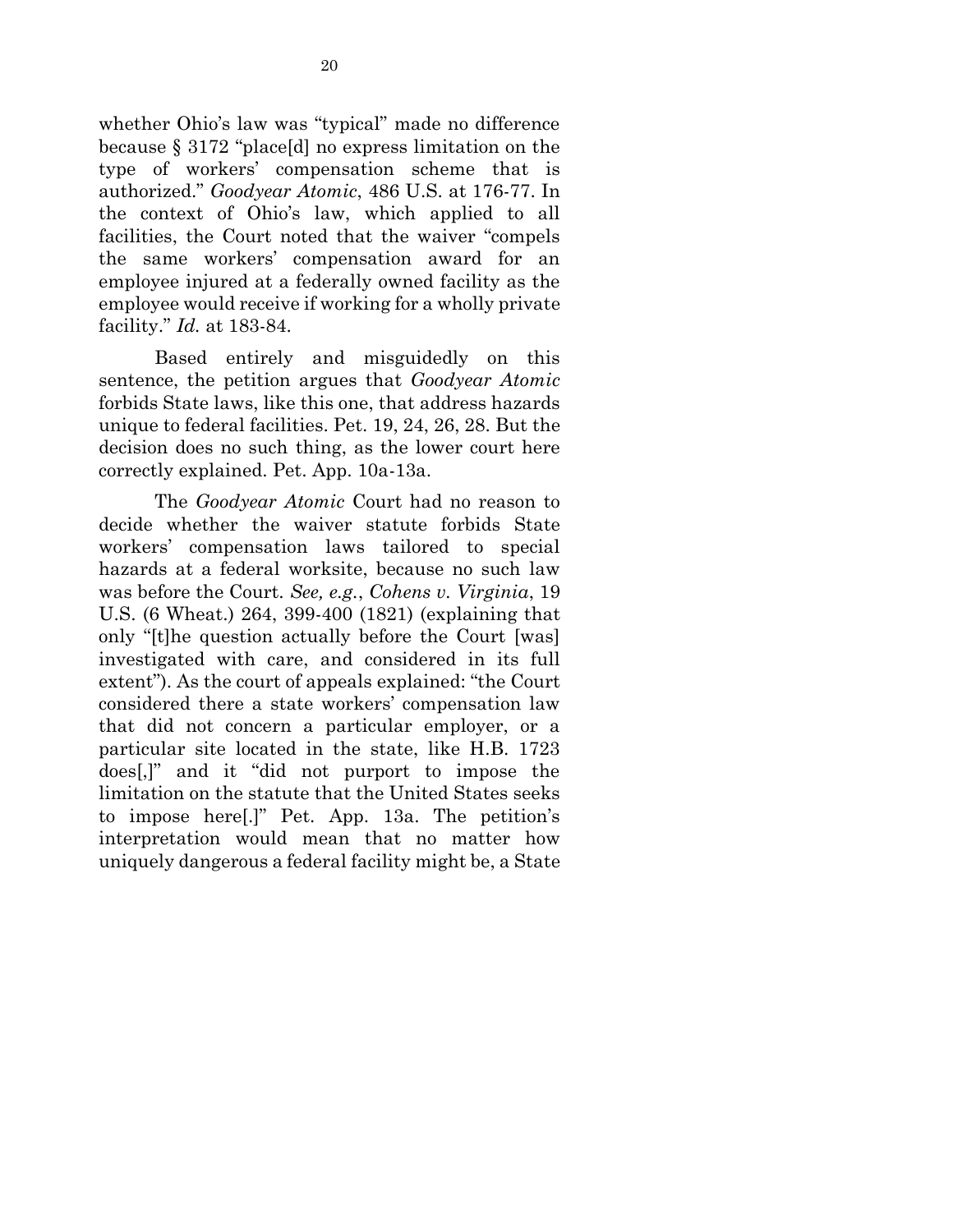could only enforce its workers' compensation laws that apply elsewhere. Pet. 18. But *Goodyear Atomic* has no such holding. Pet. App. 11a-12a; *see also* Pet. App. 12a ("The plain text of § 3172 does not purport to limit the workers' compensation laws for which it waives intergovernmental immunity to only those that are 'generally applicable.'").

Moreover, the crux of *Goodyear Atomic* is that States have expansive authority to apply workers' compensation laws to federal land under the broad waiver Congress adopted. The Court emphasized that "workers' compensation laws provide[ ] a wide variety of compensation schemes that do not fit neatly within appellant's view of the 'typical' scheme." *Goodyear Atomic*, 486 U.S. at 184. The waiver statute "places no express limitation on the type of workers' compensation scheme that is authorized." *Id.* at 183. The court of appeals appropriately applied this holding, saying "[w]e cannot properly construe § 3172 in a way that would conflict with that understanding[.]" Pet. App. 13a.

In short, the petition's alleged conflict relies on ripping a single sentence out of context as supposedly controlling on a topic the opinion never addressed. There is no conflict with *Goodyear Atomic*.

Nor is there a conflict with any other decision of the Court. The United States cites several cases about the nature of intergovernmental immunity. Pet. 13-15, 18, 29-30 (citing *Dawson v. Steager*, 139 S. Ct. 698, 702 (2019); *North Dakota v. United States*, 495 U.S. 423, 435 (1990) (plurality opinion);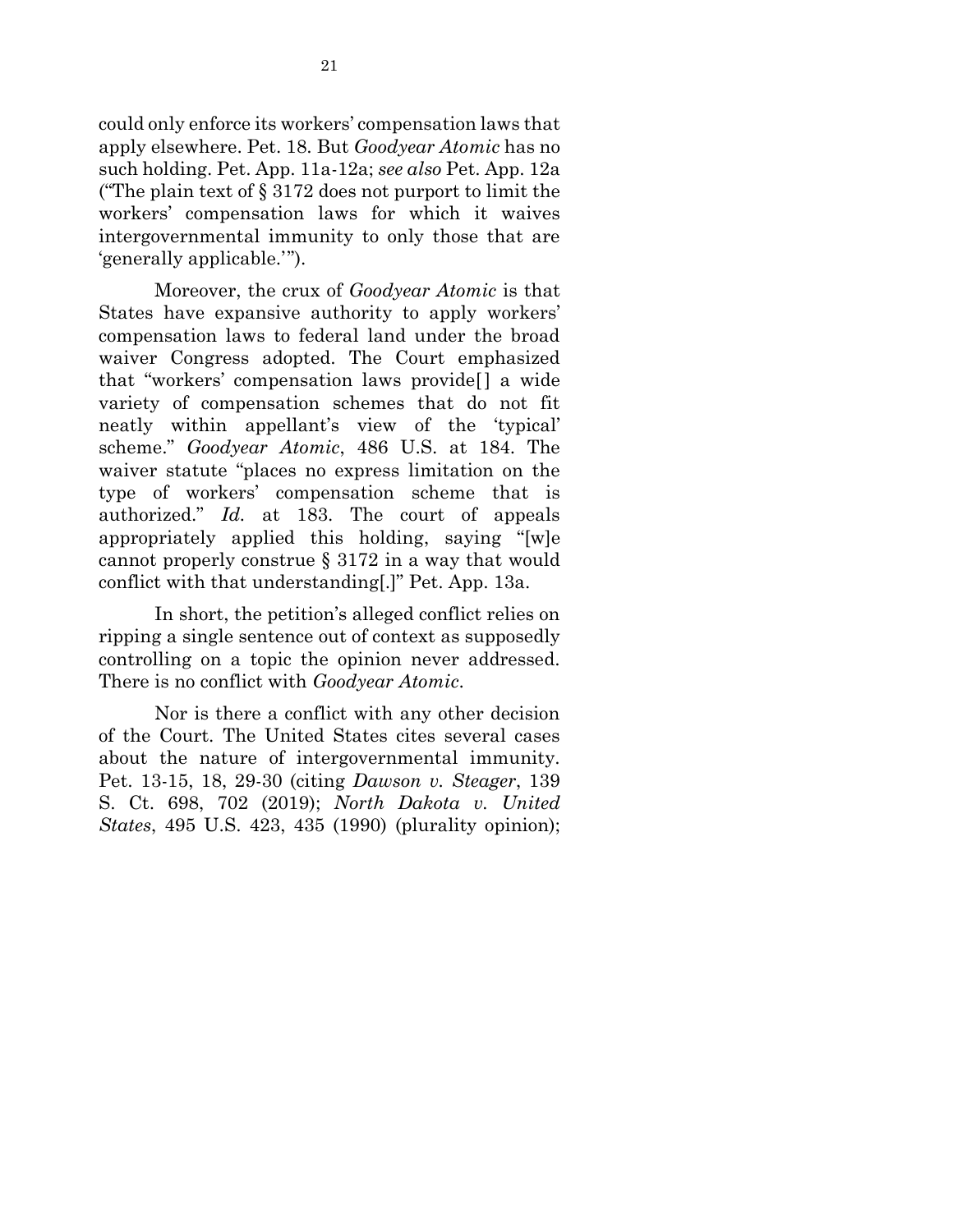*South Carolina v. Baker*, 485 U.S. 505, 523 (1988); *Washington v. United States*, 460 U.S. 536, 546 (1983); *United States v. County of Fresno*, 429 U.S. 452, 458 (1977); *McCulloch v. Maryland*, 17 U.S. (4 Wheat.) 316 (1819)); *Travis v. Reno*, 163 F.3d 1000, 1002 (7th Cir. 1998). But these cases recognize Congressional authority over intergovernmental immunity, and none of them precludes Congress from adopting a waiver statute like this one. The nondiscrimination discussion in cases like *North Dakota* relates to laws where a waiver was not present. *North Dakota*, 495 U.S. at 437-38.

Indeed, this Court's decisions recognize that the intergovernmental immunity doctrine is not absolute. The Court has "more recently adopted a functional approach to claims of governmental immunity" to accommodate the "full range of each sovereign's legislative authority[.]" *North Dakota*, 495 U.S. at 435, 436-39. In fact, the "limits on the immunity doctrine are, for present purposes, as significant as the rule itself." *United States v. New Mexico*, 455 U.S. 720, 734 (1982).

The lower court's decision is also consistent with decisions of other federal appellate courts, which for decades have interpreted § 3172 more broadly than the petition does. The petition claims that § 3172 only allows application of State laws on federal land that apply identically on State land, but federal courts of appeals have understood § 3172's effect very differently. They have routinely held that § 3172 makes it as though any federal land in the state *is not federal land at all*. For example, in 1943, just a few years after the waiver was enacted, the Third Circuit held that "[t]he situation created by [§ 3172] was no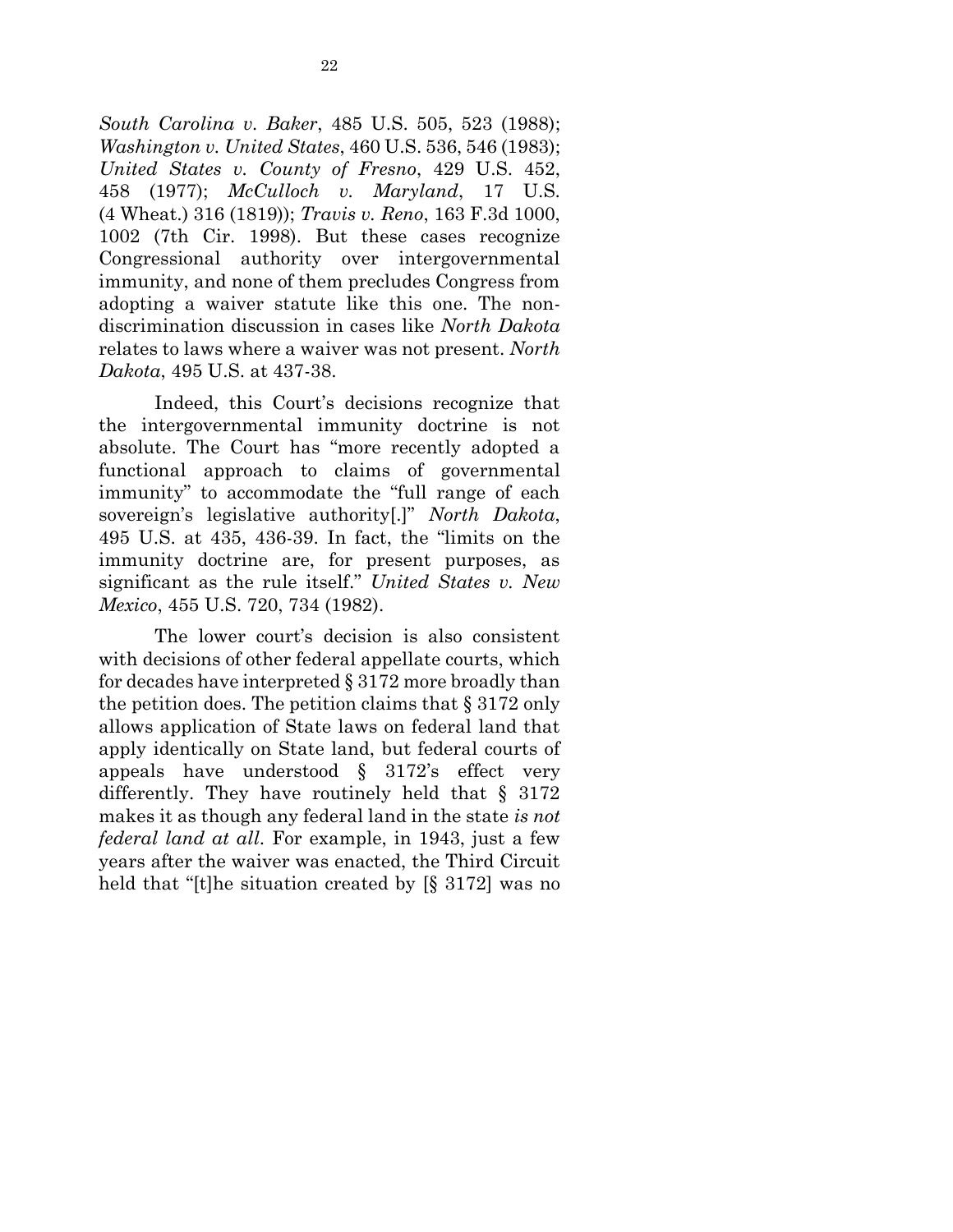different, so far as the operation of Pennsylvania's compensation law is concerned, than it would have been had Pennsylvania never ceded jurisdiction of the Navy Yard site to the federal government." *Capetola*, 139 F.2d at 559. A year later, the D.C. Circuit held that "[t]he effect of the Act is, therefore, to restore the status quo ante," i.e., to "revest State jurisdiction" over federal land. *Travelers Ins. Co.*, 141 F.2d at 363. More recently, the Eighth and Fifth Circuits held that the effect of § 3172 is that "state workmen's compensation laws, as applied to private employers working on federal land, are freed from *any* restraint by reason of the exclusive federal jurisdiction." *Peak*, 660 F.2d at 376 n.1 (emphasis added) (citing *Roelofs v. United States*, 501 F.2d 87, 90-91 (5th Cir. 1974)). This understanding of  $\S$  3172 is entirely consistent with the lower court's holding here that "§ 3172 removes federal jurisdiction as a barrier to a state's authority over workers' compensation laws for all who are located in the state." Pet. App. 17a.

Other cases confirm that when Congress broadly waives immunity, States may adopt laws that treat the federal government differently than other actors. For example, in *United States v. Lewis County, Wash.*, 175 F.3d 671 (9th Cir. 1999), the court upheld a State tax that "undeniably" treated farmland held by the federal government differently than similar farmland held by the State, finding this permissible because intergovernmental immunity had been waived. *Id.* at 675-76. The petition seeks to distinguish *Lewis County* because in that case the State law also applied to private parties, which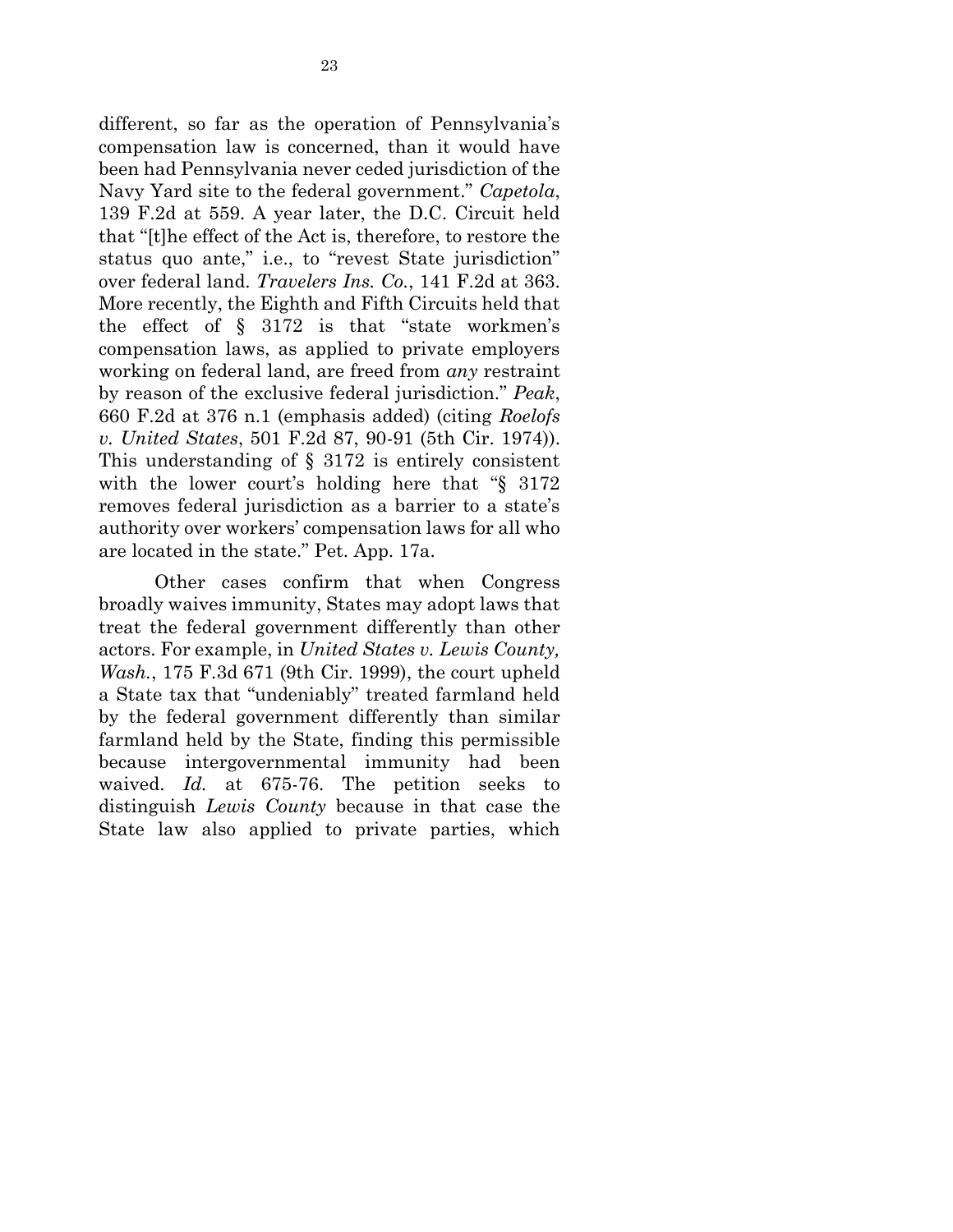provided a "political check against excessive taxation." Pet. 26 (quoting *Lewis County, Wash.*, 175 F.3d at 676). But the law here involves similar political checks because it applies to very large employers based in Washington, who are fully able to participate in the political process and did lobby against the bill. CA9.SER.356. The only reason these costs are passed on to the federal government is because of the government's choices about how to contract. If the federal government structured its contracts differently to require private employers to pay workers' compensation claims, it could reduce its costs and encourage contractors to take greater safety precautions. Poor federal contracting choices do not make State laws unconstitutional.

In short, the lower court's opinion is entirely consistent with *Goodyear Atomic* and the decisions of other federal courts. It is the petition that seeks a change in how courts have interpreted § 3172.

## **B. The Decision Below Properly Interprets Federal Law**

The petition's primary argument for granting certiorari is that the court of appeals "erred in construing" § 3172 "to authorize the application of HB 1723," Pet. 12; this claim is not only inaccurate, but also a paradigmatic request for factbound error correction. Nothing about the lower court's reading of the interplay between § 3172 and Washington's law warrants this Court's review.

Under 40 U.S.C. § 3172(a), a State "may apply the [workers' compensation] laws to all land and premises" owned by the Federal Government "in the same way and to the same extent as if the premises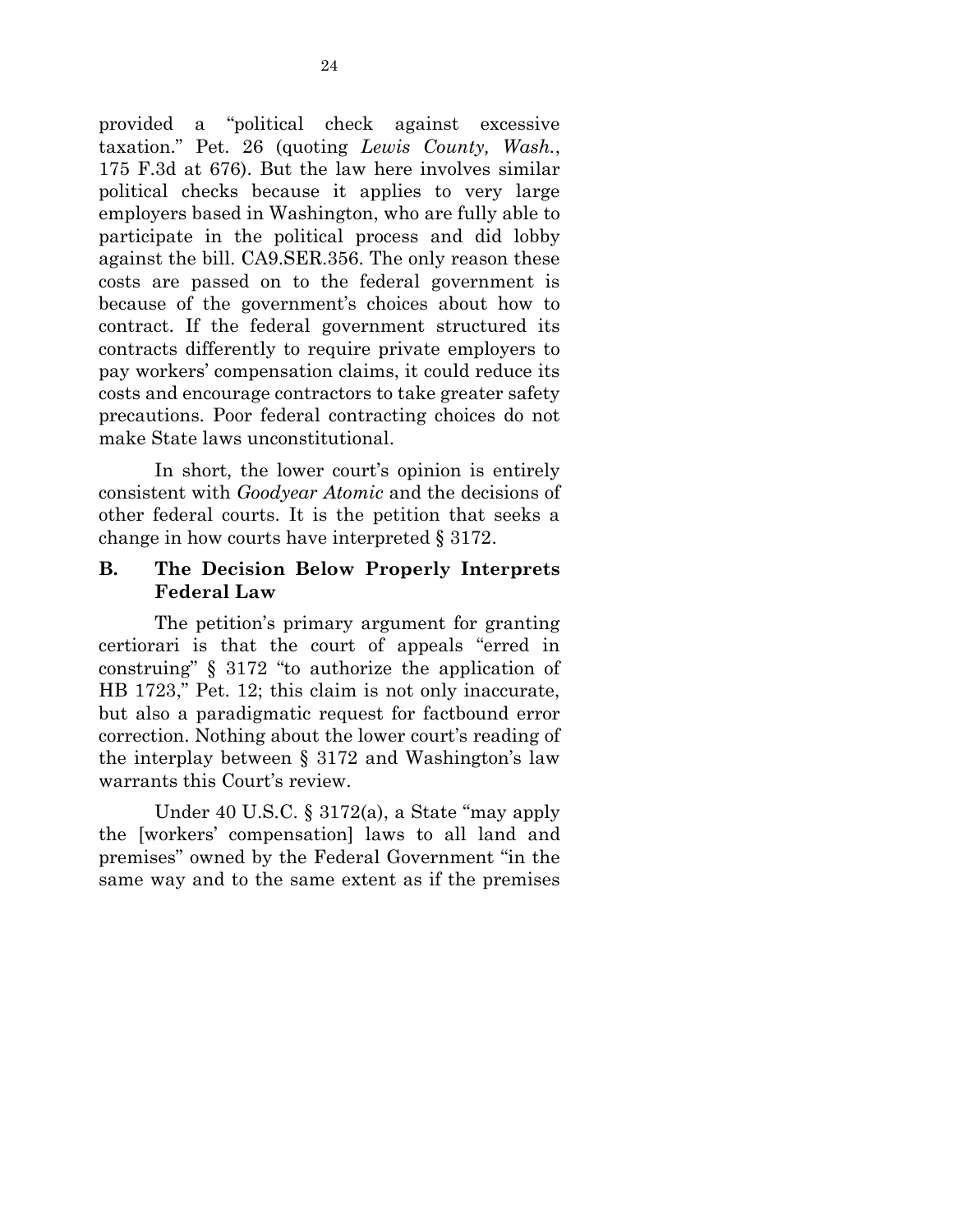were under the exclusive jurisdiction of a State[.]" The court of appeals carefully analyzed the meaning of this text, Pet. App. 10a-18a, and agreed with other courts of appeals that this language "removes federal jurisdiction as a barrier to a state's authority over workers' compensation laws[.]" Pet. App. 17a; *supra* at 22-23. In other words, § 3172 "authorizes the States to apply workers' compensations laws to federal land located in the state without limitation" and thus allows Washington's application of H.B. 1723 to address Hanford's unique dangers. Pet. App. 14a-15a.

To avoid the plain meaning of the language Congress used in § 3172, the petition offers several arguments to narrow its scope. But all involve ignoring language in § 3172, adding language to it, or otherwise contorting the statute's text.

First, the petition contends that "[t]he most natural way" to read § 3172 is that "if a state workers" compensation law applies equally to all private employees, that law could be applied to federal contract workers at the federal facility." Pet. 18. But as the court of appeals explained, "[t]he plain text of § 3172 does not purport to limit the workers' compensation laws for which it waives intergovernmental immunity to only those that are 'generally applicable.'" Pet. App. 12a. On land under the State's exclusive jurisdiction, States routinely apply different rules to different employers and worksites. *See supra* at 6-10. And § 3172 gives States authority to regulate on federal land "in the same way and to the same extent as if the premises were under the exclusive jurisdiction of the State."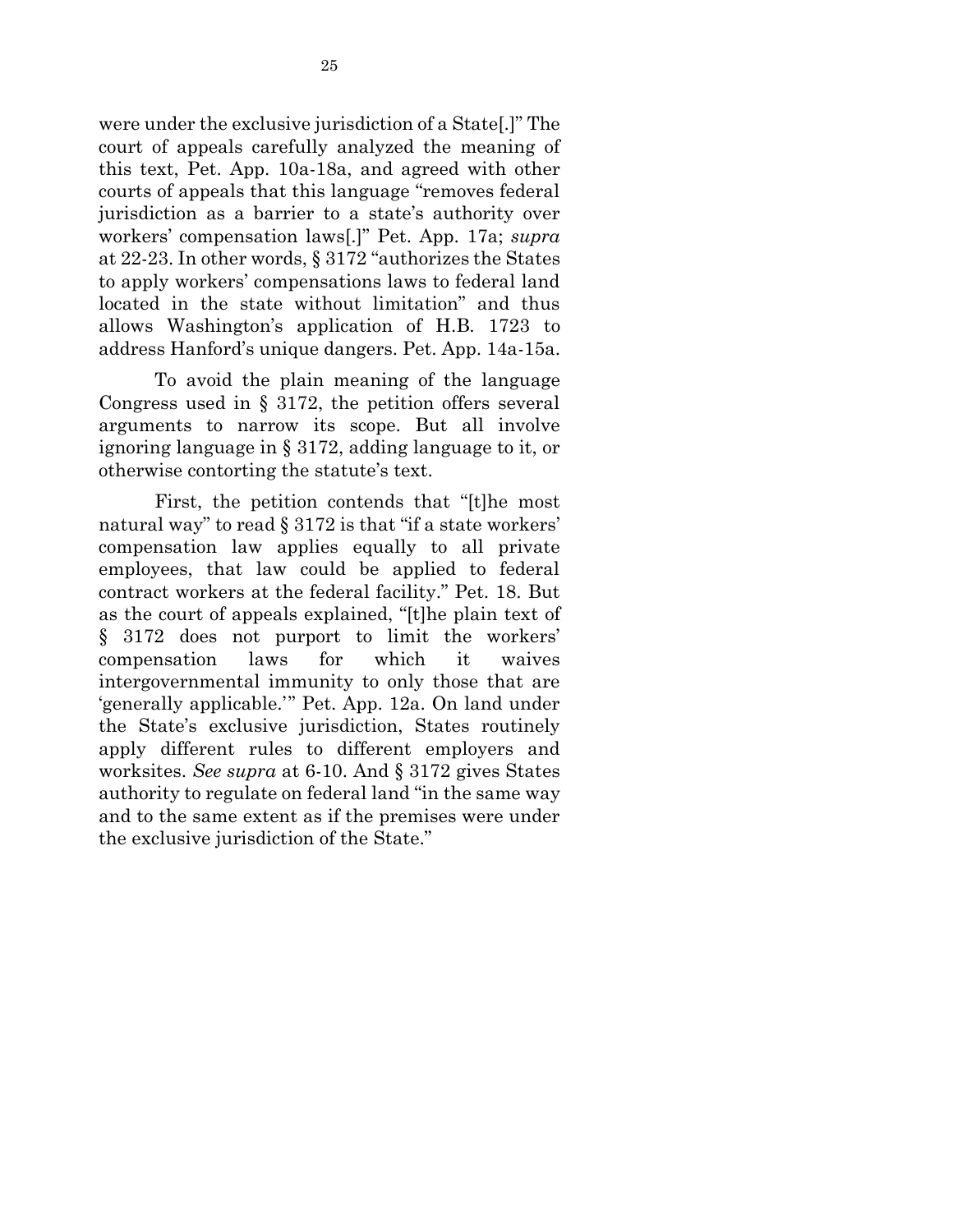In fact, the petition almost immediately refutes its own argument, conceding that "if a State has a special workers' compensation provision for employees who perform particularly hazardous duties, that provision could be applied to federal contract workers who perform those duties at the federal facility." Pet. 18 (citation omitted). So, for example, Washington could adopt workers' compensation laws or regulations that applied only to employers handling high-level radioactive waste. *Cf.* Wash. Admin. Code § 296-17A-2103 (risk category for "fulfillment" center applied only to Amazon). Such laws or regulations would apply only to federal contractors at Hanford, yet the United States concedes they would be allowed under § 3172. Pet. 18. The petition thus contradicts its own claim that  $\S 3172$ forbids laws that apply "uniquely" to federal contractors. Pet. 19. By the same token, the federal government cannot possibly dispute that States can draw distinctions based on employers' safety records (as this has long been a pervasive feature of workers' compensation laws), even if it means that federal contractors with poor safety records pay a higher rate than others in their industry. *See supra* at 8; *Mountain Timber Co.*, 243 U.S. at 243-46.

Given the petition's legal concessions, its only real argument is the factbound quibble that, in application, H.B. 1723's provisions don't track hazardous duties or employers. That is incorrect. The petition fixates on the legislature's decision not to cover employees at US Ecology and Perma-Fix Northwest, Pet. 16, but these companies do not handle the type of high-level radioactive waste present at Hanford. CA9.SER.183-84, 187 ("Workers at the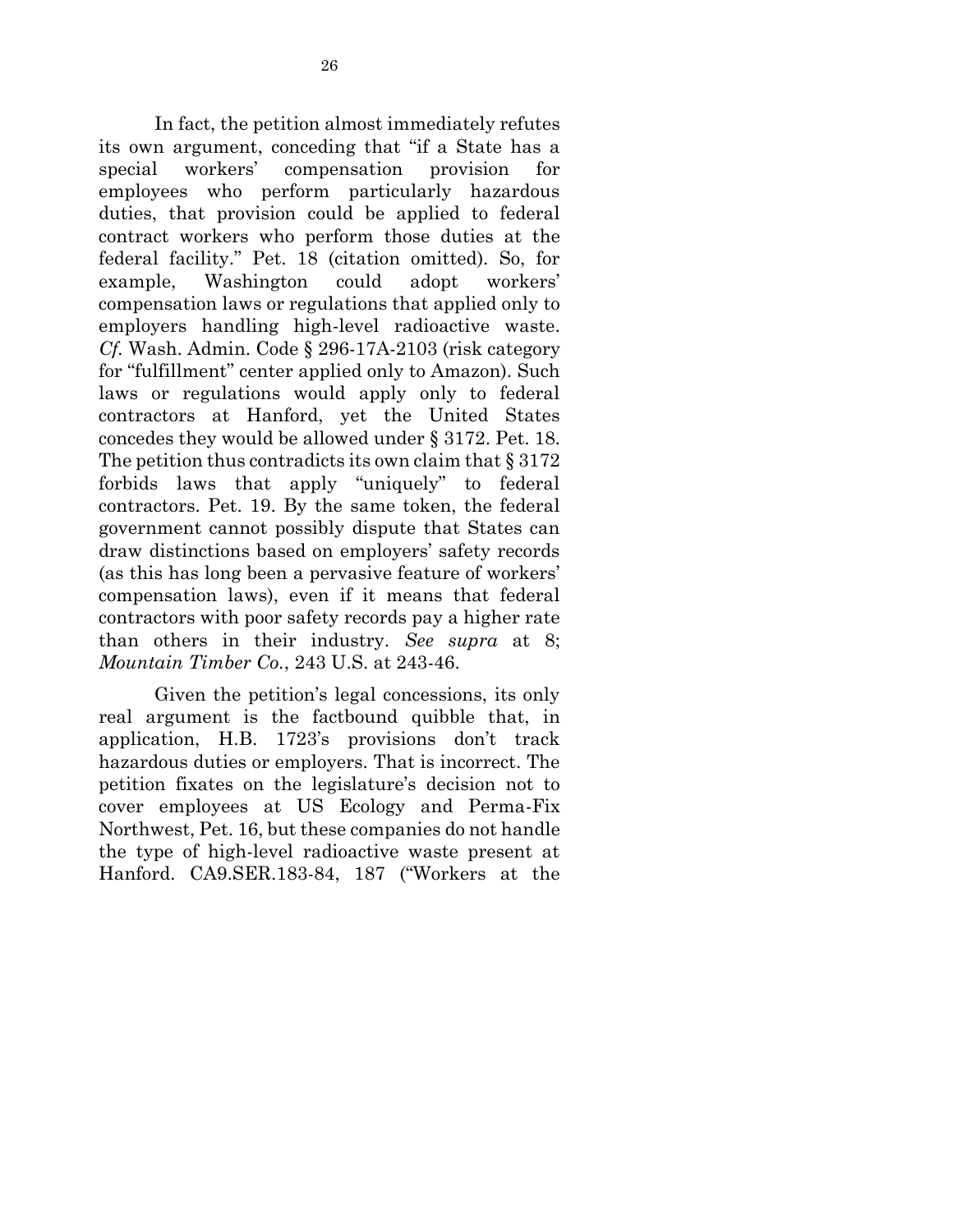Hanford site thus have much higher potential for harmful exposures than workers at Perma-Fix Northwest and US Ecology."), 225-26, 262, 281-82, 347-48, 449-52, 456. The petition questions the legislature's decision to cover office workers at the Hanford site, but there is strong evidence that such workers are at risk because of their proximity to radioactive waste. *See, e.g.*, CA9.SER.187-89, 253-54, 448-52; Frame *supra* note 2. And the petition critiques H.B. 1723 for not applying to State inspectors who occasionally visit Hanford, but it offers no evidence that any such inspector has ever fallen ill or faced difficulties in accessing protective equipment or documenting exposures like those faced by private employees at Hanford. States possess broad authority on land within their exclusive jurisdiction to make these types of distinctions, *see, e.g.*, *Mountain Timber Co.*, 243 U.S. at 243-46 (holding State may address specific workplace hazards in workers' compensation laws), and § 3172 extends that same authority to federal lands.

Second, the petition argues that the legislative history of § 3172 suggests that it forbids State laws that address hazards unique to federal land. Pet. 20-21. But nothing in the snippets it cites address that question. In reality, Congress's manifest purpose was to free state workers' compensation laws "from any restraint by reason of the exclusive federal jurisdiction." *Peak*, 660 F.2d at 376 n.1. Just a few years after the law was enacted, several federal appellate courts interpreted its intent as treating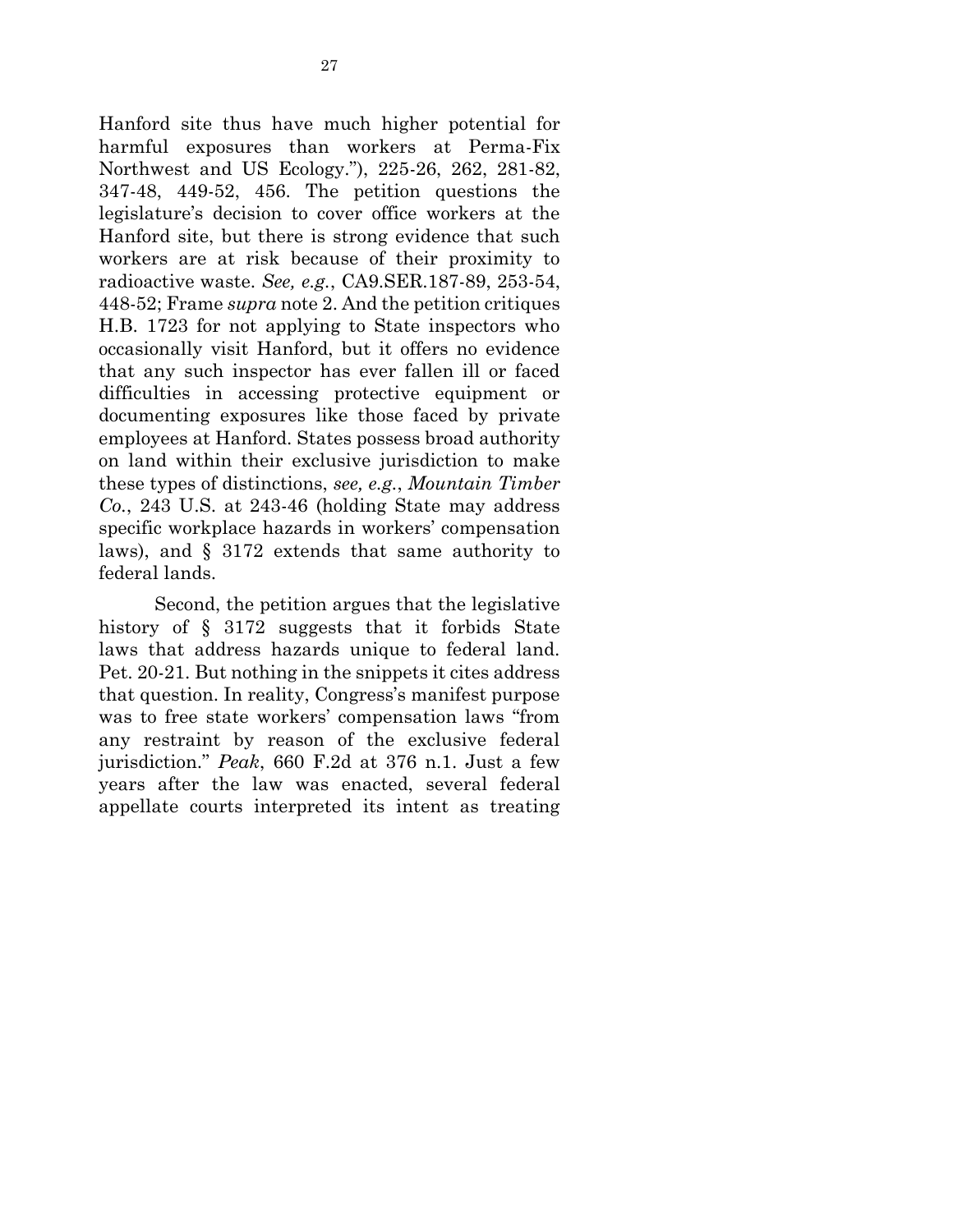federal land as though it were simply State property. *See Capetola*, 139 F.2d at 559; *Travelers Ins. Co.*, 141 F.2d at 363. Congress has never contradicted that understanding.

Third, the petition claims that in evaluating a State's authority to regulate on land within its exclusive jurisdiction, § 3172 only allows a comparison with "laws that the State has actually adopted," not laws that it could adopt. Pet. 22-23. Thus, the petition claims, whether Washington could adopt a specialhazard presumption law on State land is irrelevant; all that matters is whether the State actually has such a law. Pet. 11, 15, 23. As the court of appeals pointed out, this reading ignores the statute's use of the words "as if." Pet. App. 16a. "As if" means: "as it would be if // It was *as if* he had lost his last friend." https://www.merriam-webster.com/dictionary/as% 20if. When § 3172(a) says that States can regulate federal land "in the same way and to the same extent as if the premises were under the exclusive jurisdiction of the State," the proper comparison is the State's full authority to regulate premises under its exclusive jurisdiction, not what laws it had previously enacted. If "the premises"—here, Hanford—were under the State's exclusive jurisdiction, the State could apply presumptions and distinctions based on work hazards and employer safety records, just as the State has done on its own land in other contexts, as the federal government has repeatedly conceded. CA9.ER.21-22, 32. That is precisely what  $\S$  3172 allows and what H.B. 1723 does.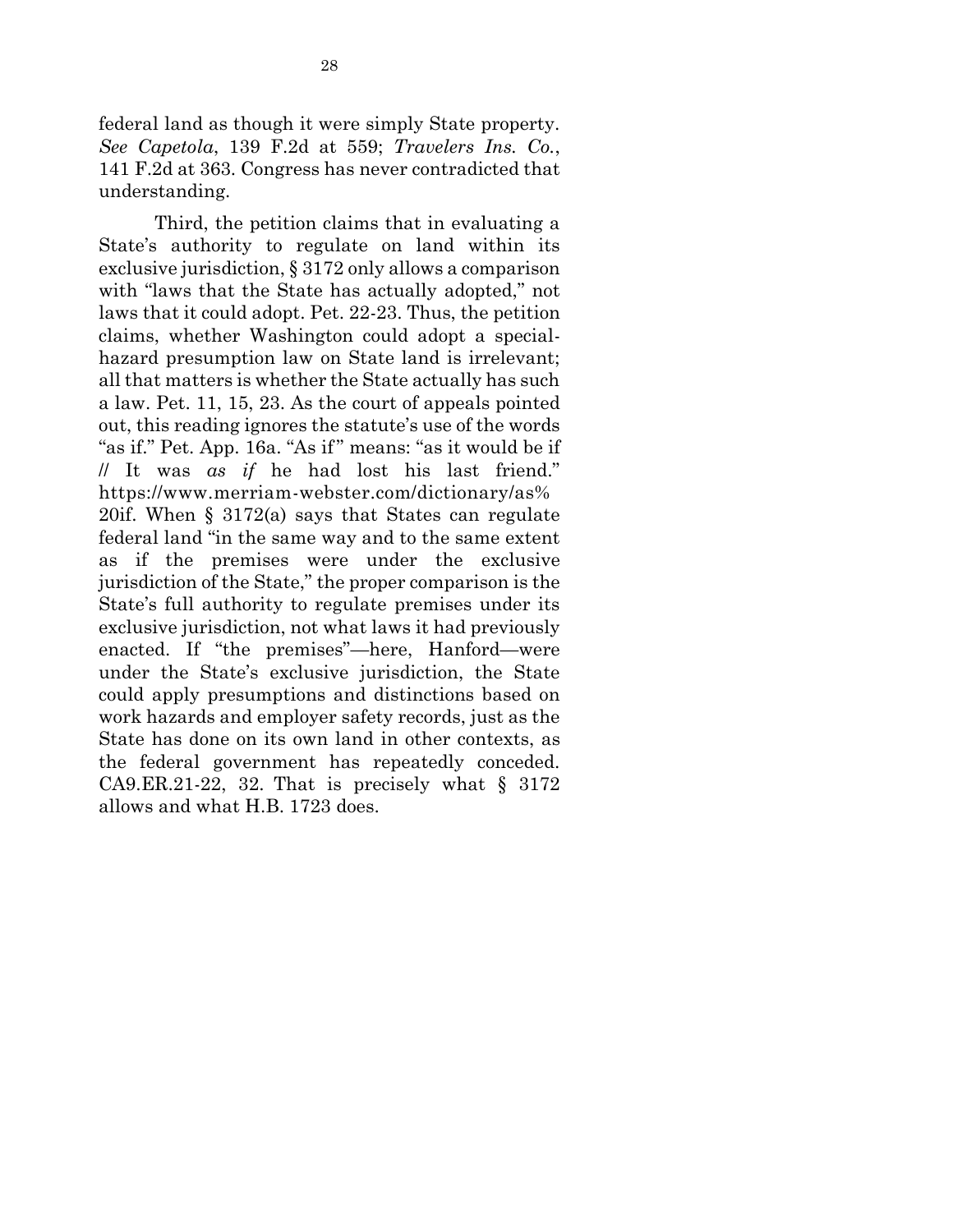Finally, the petition incorrectly contends that even if the appropriate comparison is to laws the State could enact on its own land, H.B. 1723 is not such a law. Pet. 24-25. The petition's argument seems to be that on State land, the State could not adopt a different rule for an employer that contracts with the federal government than it could for other employers. But that is simply incorrect; a federal contract is not a magic wand allowing employers to escape workers' compensation laws. For example, many Washington employers—from Boeing, to Microsoft, to Amazon contract with the federal government. If one of these companies had a particularly dangerous worksite or poor safety record on land "under the exclusive jurisdiction of the State," 40 U.S.C. § 3172(a), the State would unquestionably have the power to adopt a law or regulation specifying that certain injuries or illnesses at the site were presumptively work-related. *See Mountain Timber Co.*, 243 U.S. 219. Under § 3172, if the company then leased space on federal property and moved the worksite there, the State could still "apply the  $\lceil \text{law} \rceil \rceil$ ... in the same way and to the same extent as if the premises were under the exclusive jurisdiction of the State[.]" Nothing in § 3172 would require that the law apply to other employers.

The flaws in the petition's textual argument are confirmed by comparing § 3172's language to other federal waiver statutes. While many waiver statutes expressly preclude States from applying stricter rules on federal land than apply elsewhere, Congress chose not to include such limitations in § 3172. When Congress uses different language in statutes addressing related topics, courts presume a difference in meaning. *See, e.g.*, *Sosa v. Alvarez-Machain*,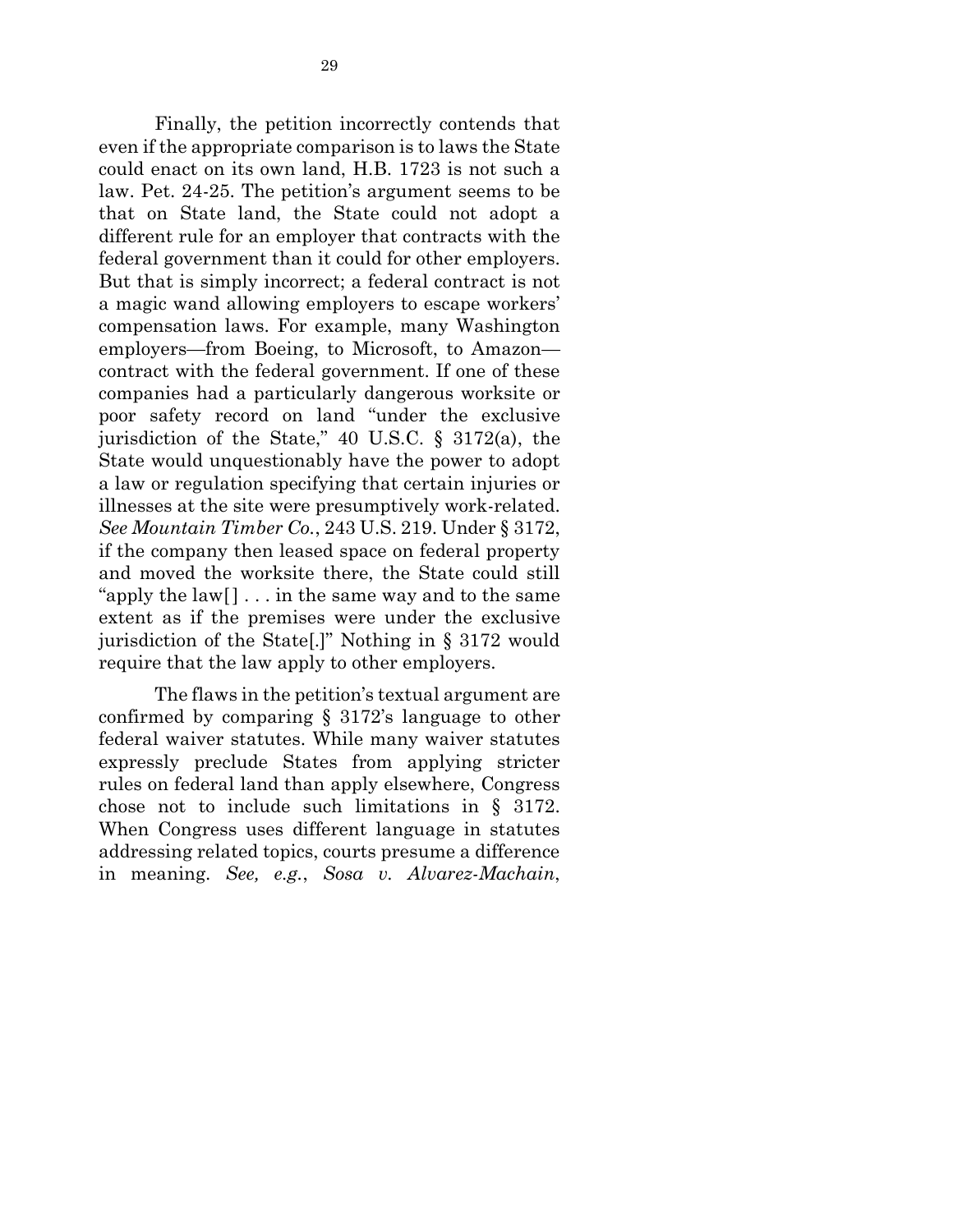542 U.S. 692, 711 n.9 (2004) ("Congress knew how to specify 'act or omission' when it wanted to"); *Fares v. Barr*, 942 F.3d 1172, 1175 (9th Cir. 2019).

Specifically, many federal statutes waiving intergovernmental immunity give States authority to regulate federal land "in the same manner and to the same extent" that they regulate others, but they omit § 3172(a)'s language "as if the premises were under the exclusive jurisdiction of the State[.]" For example, the Resource Conservation and Recovery Act, 42 U.S.C. §§ 6901 to 6992k, allows States to enforce their hazardous waste management plans on federal agencies only if a State regulates the agency "in the same manner, and to the same extent, as any person is subject to such requirements[.]" 42 U.S.C. § 6961(a). Similarly, the Clean Air Act, 42 U.S.C. §§ 7401 to 7515, provides that a federal facility "shall be subject to, and comply with, all Federal, State, interstate, and local requirements . . . respecting the control and abatement of air pollution in the same manner, and to the same extent as any nongovernmental entity." 42 U.S.C. § 7418(a). Both statutes require that federal facilities be treated the same as any other facility. But § 3172 is different—it does not require the State to treat facilities identically, but rather gives the State regulatory authority "in the same way and to the same extent as if the premises were under the exclusive jurisdiction of a State[.]" 40 U.S.C. § 3172(a). The comparator is thus not how the State regulates other facilities, but how the State could regulate the federal facility "if the premises were under the exclusive jurisdiction of [the] State[.]" 40 U.S.C. § 3172(a).

Ironically, the petition cites two similar statutes as reasons why it is vital for this Court to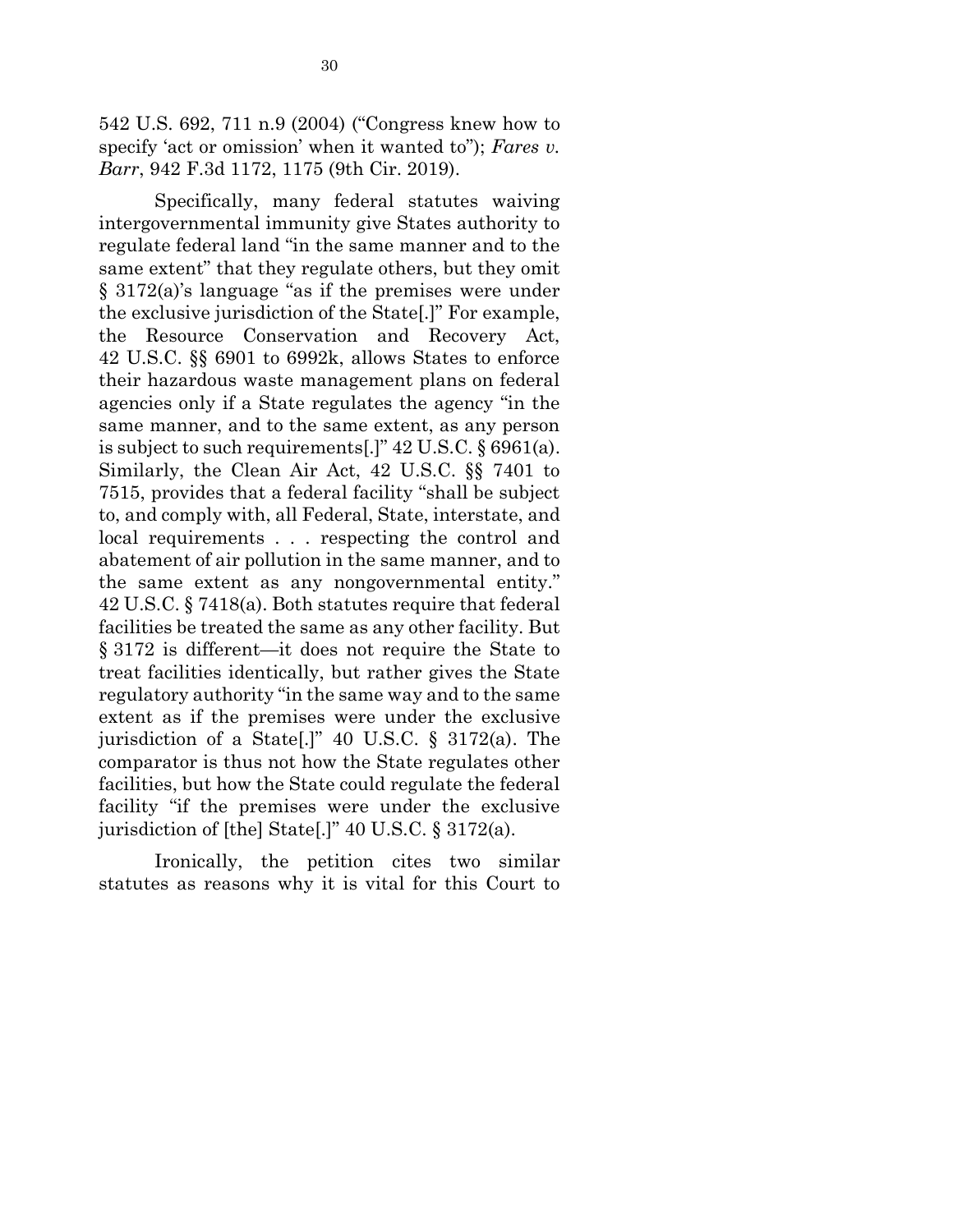grant review, saying that the court of appeals' interpretation here could have broad application. Pet. 31-32. But the statutes the petition cites use materially narrower language than § 3172, thus reinforcing the lower court's rationale and weakening the petition's. Specifically, 49 U.S.C. § 5126(a) provides that "person[s] under contract with" the federal government to transport hazardous materials are subject to state regulation "in the same way and to the same extent that any person" is regulated, and 16 U.S.C. § 835c-1(b) authorizes state taxation of lands acquired by the United States as part of the Columbia Basin Project "in the same manner and to the same extent as privately owned lands of like character." Both statutes thus require a comparison of how others are actually regulated; they do not give States authority to regulate "as if the premises were under the exclusive jurisdiction of the State[.]" 40 U.S.C. § 3172(a).

Similarly, the Comprehensive Environmental Response, Compensation, and Liability Act (CERCLA), 42 U.S.C. §§ 9601 to 9675, provides that the authority it grants States to pass laws "shall not apply to the extent a State law would apply any standard or requirement to [federal] facilities which is more stringent than the standards and requirements applicable to facilities which are not" federal. 42 U.S.C. § 9620(a)(4). This forbids States from imposing more stringent laws on federal land than on other land for CERCLA clean up. But Congress did not use such language for workers' compensation coverage.

These examples highlight that when Congress wants to waive intergovernmental immunity but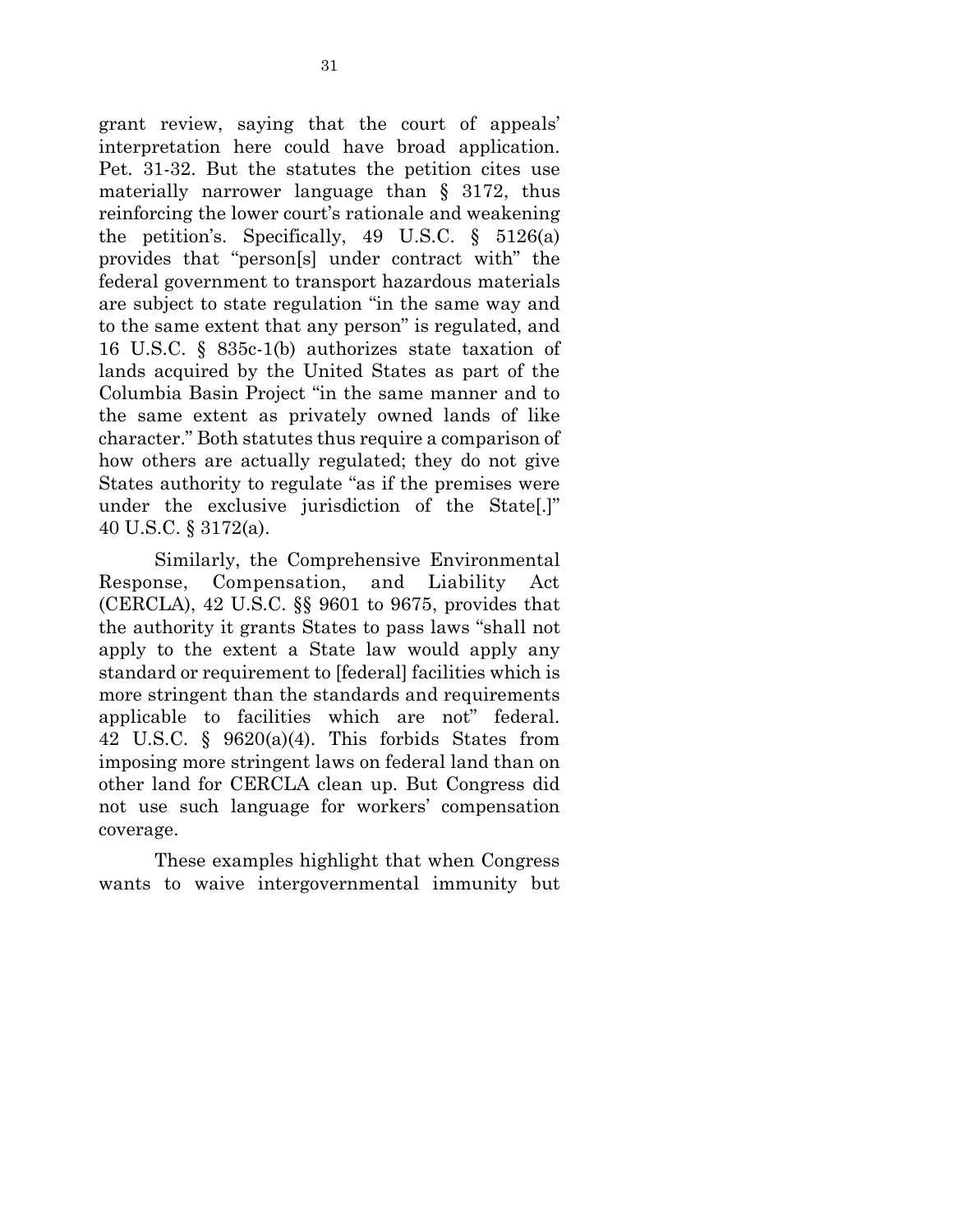prohibit more stringent regulation on federal land, it knows how to do so. Congress chose not to impose such limitations in § 3172, and the court of appeals properly gave effect to that legislative decision.

In sum, the court of appeals gave effect to all the text in § 3172 and correctly held that it allows application of H.B. 1723 at Hanford. Nothing in that accurate, case-specific determination warrants this Court's review.

## **C. The Decision Below Will Have No Impact Beyond this Case and Will Not Interfere with Federal Prerogatives**

In contending that this case is sufficiently important to warrant this Court's time, the petition offers two deeply flawed arguments. Neither justifies this Court's review.

First, the petition claims that the decision below strikes an "astonishing" and "unprecedented" blow to intergovernmental immunity, Pet. 29, characterizing "this rather straight-forward statutory construction case in apocalyptic terms." Pet. App. 23a. But intergovernmental immunity cases are decided on their own statutes and facts, and the narrow decision here will have no impact beyond deciding that § 3172 allows application of H.B. 1723 at Hanford.

Section 3172, of course, waives immunity only as to workers' compensation laws, and as detailed above, waivers of intergovernmental immunity on other topics use more limited language. The decision below thus will have no impact on intergovernmental immunity more generally.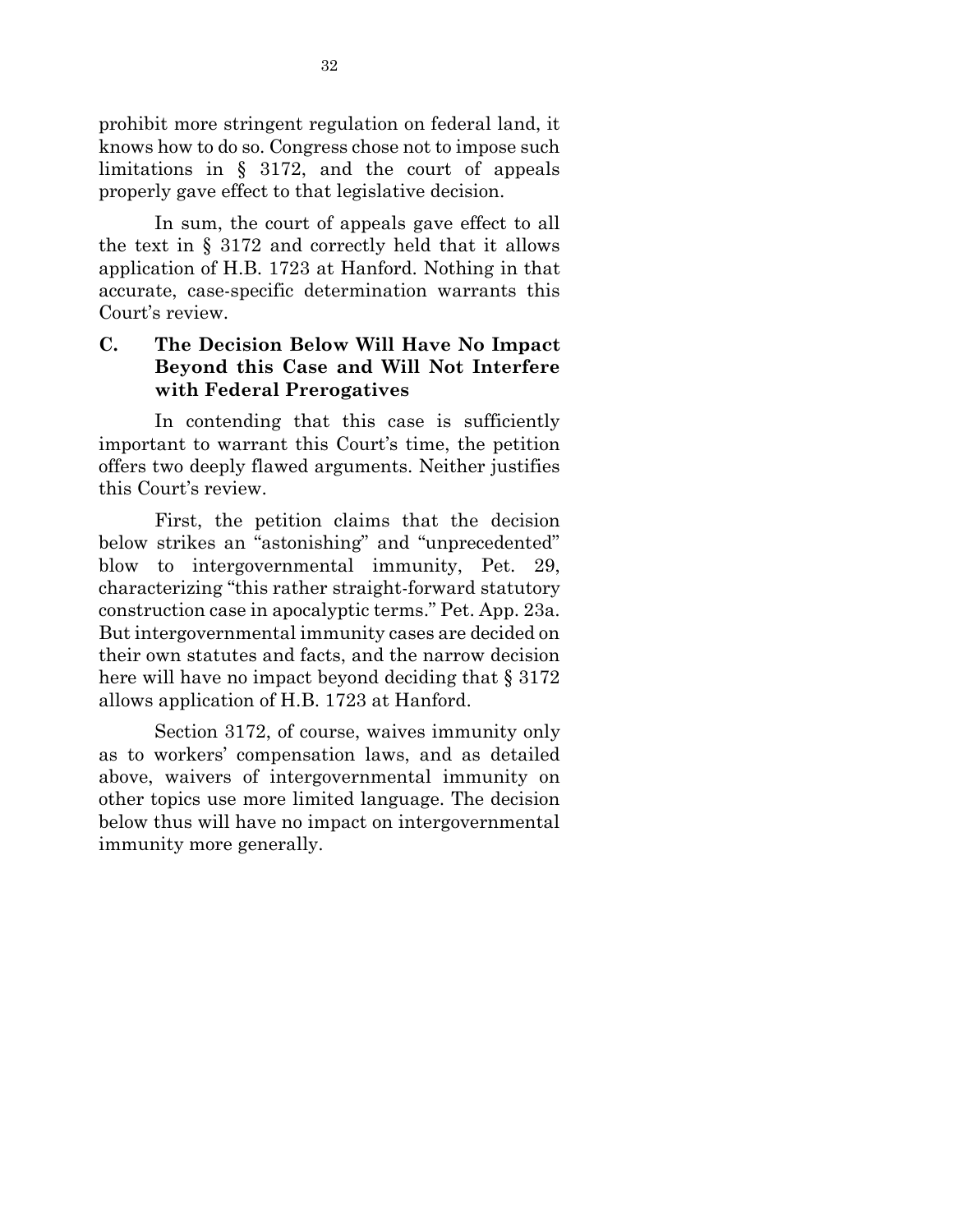Even within the narrow realm of workers' compensation laws, it is undisputed that Hanford is a unique project—in DOE's own words, "unprecedented," CA9.ER.106—with unique hazards to workers. There is no reason to assume that upholding Washington's authority to provide specific rules for a uniquely hazardous worksite will generate a wave of similar laws. The petition cites no similar law anywhere. If other States enact similar laws, and if lower courts reach divergent results about how § 3172 applies to those laws, this Court could of course address this question then.

Moreover, the federal government has made no argument that Washington's law frustrates federal objectives or impairs federal functions. Although the federal government often argues preemption in intergovernmental immunity cases, as in *Goodyear Atomic*, 486 U.S. at 177-78, and *North Dakota*, 495 U.S. at 430, it has made no such argument here. Pet. App. 19a. Presumably, this is because the government concluded that it could not show that H.B. 1723 would interfere with federal objectives. On the contrary, by incentivizing contractors to create a safer work environment, H.B. 1723 furthers federal safety objectives. *See Silkwood v. Kerr-McGee Corp.*, 464 U.S. 238, 257 (1984) (holding state law authorizing punitive damages was not preempted by the federal remedial scheme for the operation of nuclear power plants as both sought to ensure the health and safety of the public); CA9.ER.140 (representing that DOE's "top priority in conducting its cleanup operations at Hanford is ensuring the health and safety of its federal and contractor workforce").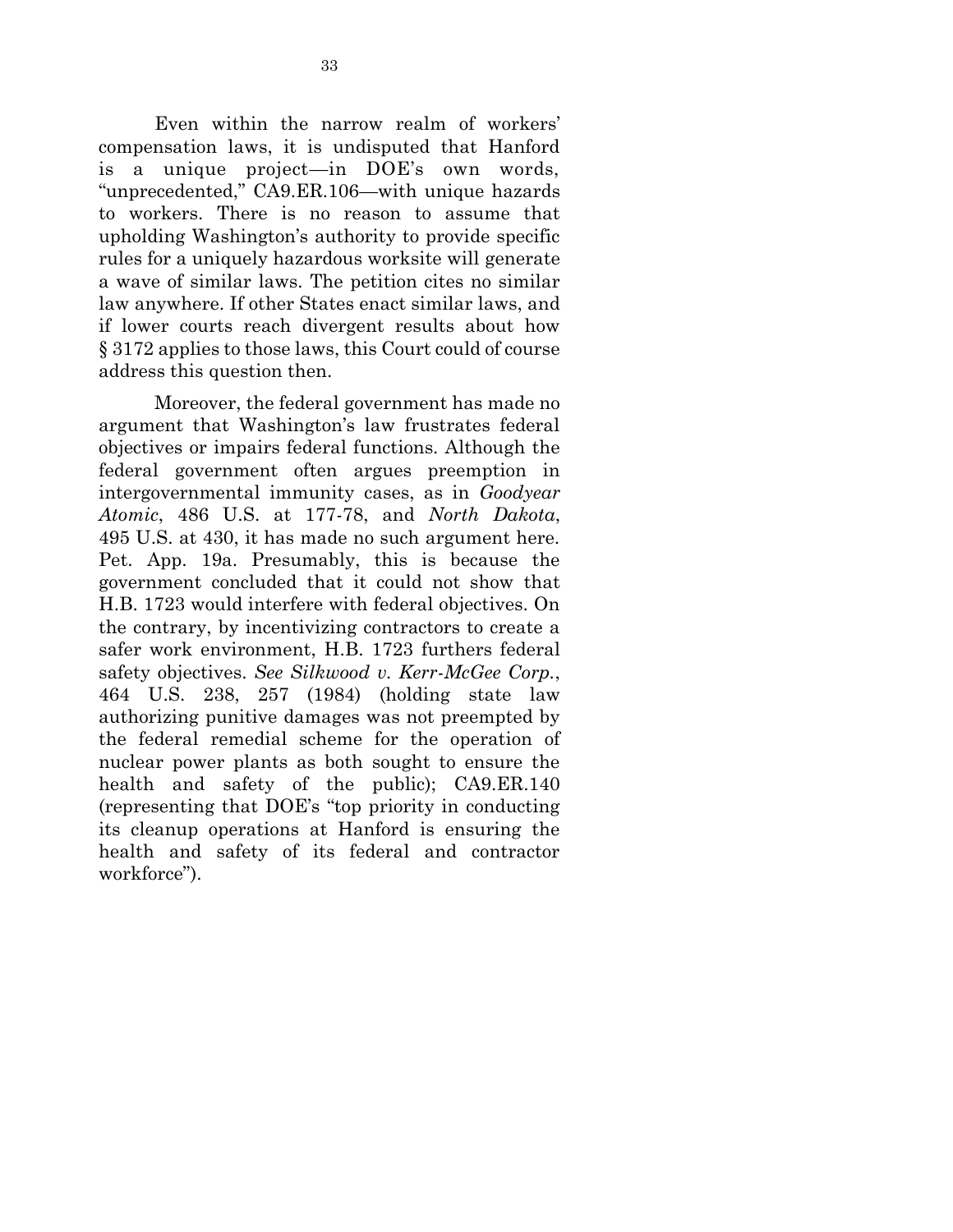The petition's second argument for review is the unsupported claim that H.B. 1723 will "drastically increase[ ]" Hanford's costs. Pet. 15, 7; *see also* Pet. 12, 30-31. But even this alleged financial harm is illusory.

There is currently no evidence that H.B. 1723 will measurably impact the federal government's workers' compensation costs. The United States conceded in the lower courts that the costs were indeterminate. CA9.ER.134 (admitting that "[c]laim costs are particularly difficult to calculate"); CA9.ER.133 ("Estimating costs associated with HB 1723 claims is extremely difficult . . . ."). And since adoption of H.B. 1723, the number of workers' compensation claims filed annually at Hanford has actually *declined*, and the federal government's payouts in state workers compensation claims have barely changed. *Hanford–DOE Data*, figs. 2 & 3.<sup>7</sup> While the petition expresses grave concern about untold thousands of past workers potentially filing claims, Pet. 30, the State received fewer than 100 claims invoking the presumption in the year after the legislature adopted H.B. 1723, CA9.SER.370, CA9.ER.134, and the pace of claims invoking the presumption has only declined since then, with a total of 259 claims filed in over three years. *Hanford–DOE Data.*

Even if H.B. 1723 marginally increases the federal government's workers' compensation costs, any increase would be negligible in context. The federal government will spend between \$3 billion and \$15 billion annually for at least the next fifty years

 $\overline{a}$ 

<sup>7</sup> *See supra* page 15.